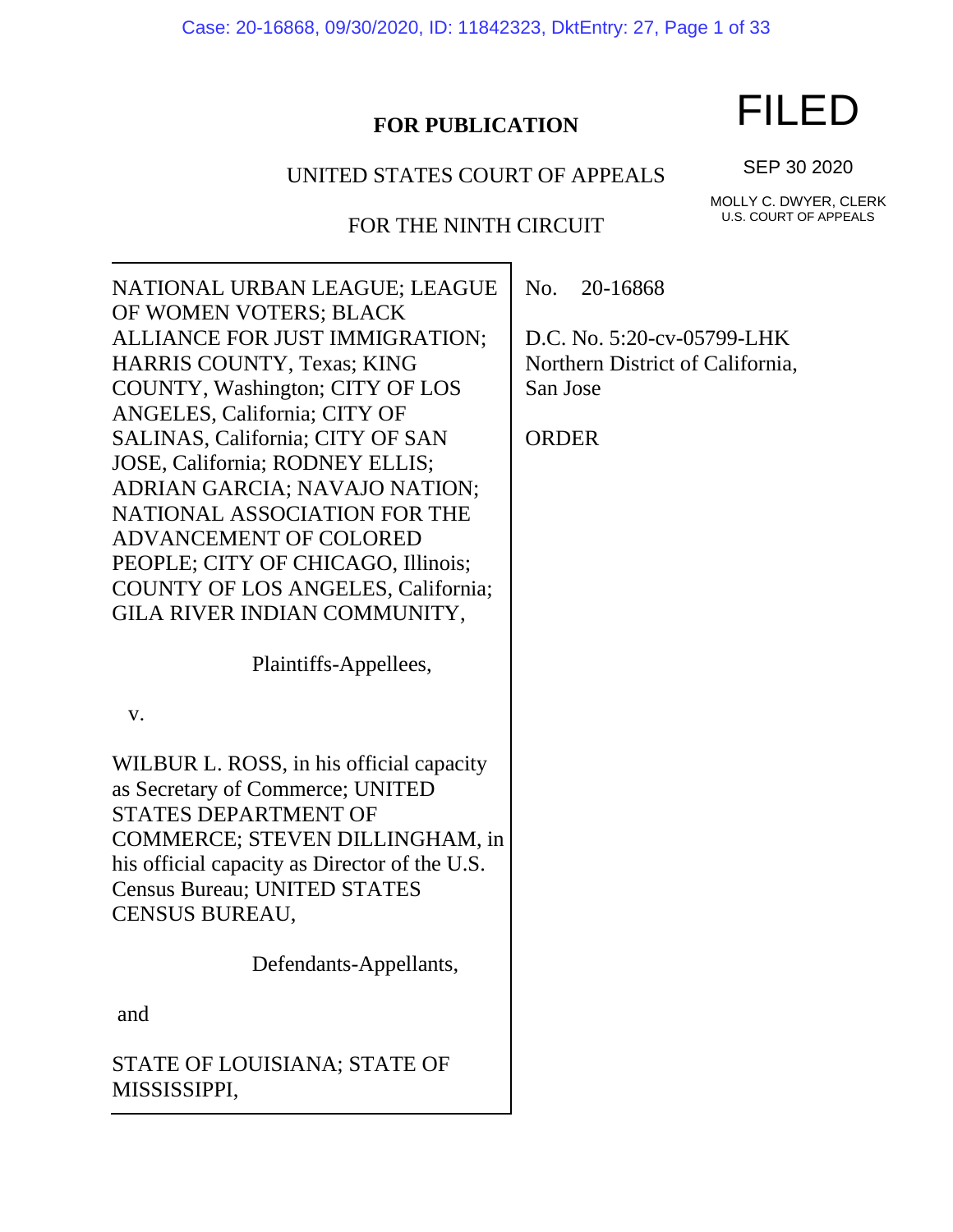Intervenor-Defendants.

Before: RAWLINSON, CHRISTEN, and BUMATAY, Circuit Judges. Order by Judges RAWLINSON and CHRISTEN, Dissent by Judge BUMATAY

On August 3, 2020, the United States Census Bureau (Bureau) adopted a census plan (Replan) that dramatically advanced critical deadlines for conducting the 2020 census. Appellees challenged this action pursuant to the Enumeration Clause of the United States Constitution and the Administrative Procedure Act (APA). On September 24, 2020, the district court entered a preliminary injunction staying the Replan's schedule for completion of census field operations and for reporting the census results to the President and enjoining the government from implementing these deadlines. The government has filed an emergency motion to stay the preliminary injunction pending appeal, and a request for an immediate administrative stay pending resolution of the stay motion. In this order, we consider only the request for an administrative stay.

The decennial census is an enormous and complex nationwide operation. It requires nearly a decade of planning and hundreds of thousands of dedicated workers to accomplish. In 2018, after years of planning and testing, the Bureau adopted a plan to complete the 2020 census. The plan called for an extraordinary

2 a set of  $\sim$  2 a set of  $\sim$  2 a set of  $\sim$  2 a set of  $\sim$  3 a set of  $\sim$  3 a set of  $\sim$  3 a set of  $\sim$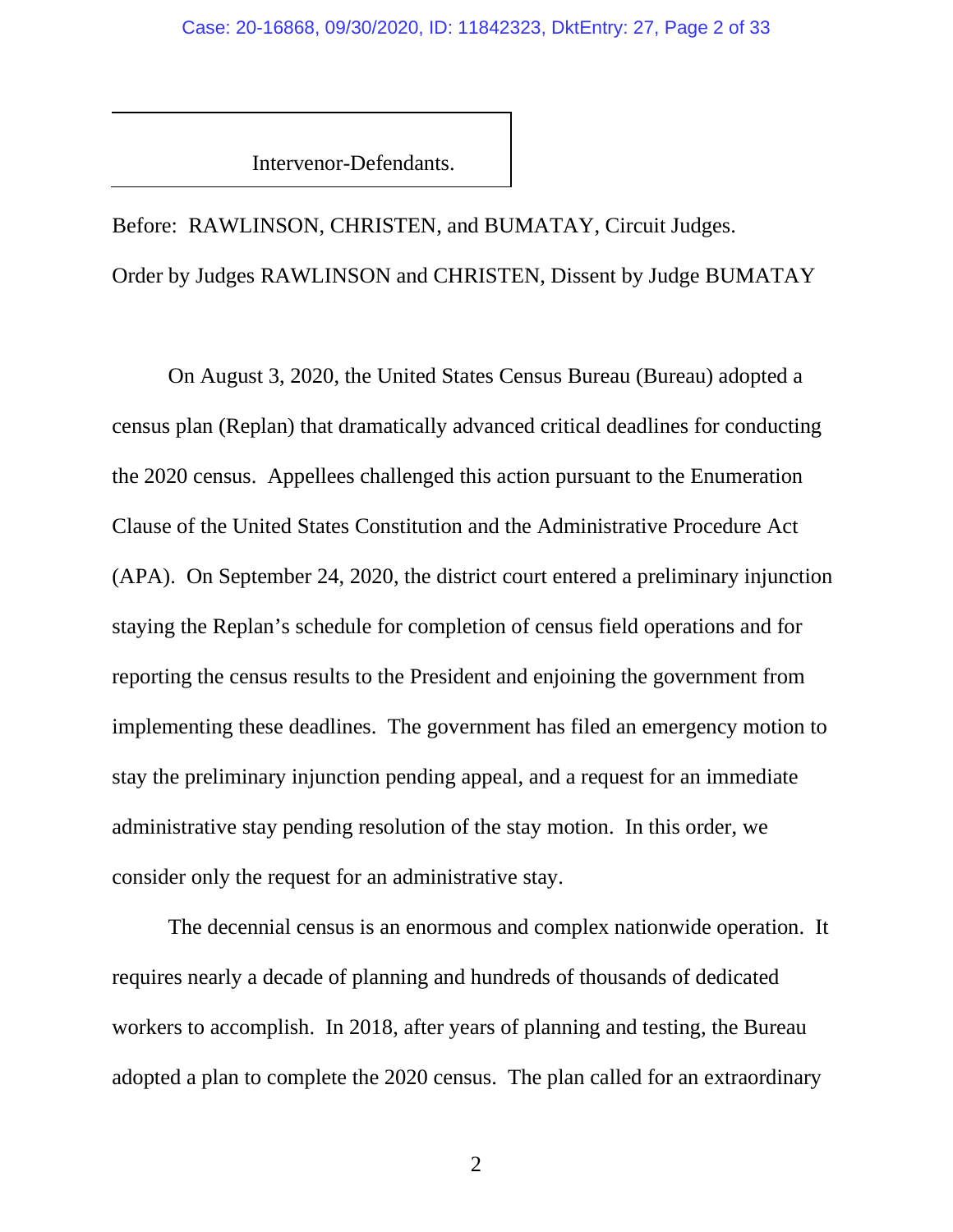#### Case: 20-16868, 09/30/2020, ID: 11842323, DktEntry: 27, Page 3 of 33

effort on the part of the government including hiring 340,000–500,000 field staff. For reasons stated in the record, the district court found that due to significant challenges encountered in the wake of COVID-19, the Bureau suspended field operations in March 2020. When operations resumed, the Bureau was unable to recruit sufficient numbers of field staff. In July 2020, the Bureau estimated that it only retained 38% of the field staff required to complete an accurate and timely census.

As a result of these serious challenges, the district court found that as early as April 2020, the Bureau, the Department of Commerce, and even the President had all publicly acknowledged that the December 31 deadline was no longer attainable. The Bureau adopted a new census plan in April to accommodate the delays caused by COVID-19 ("COVID-19 Plan"). The COVID-19 plan extended the deadline for each step in the process and contemplated that the Bureau would ask Congress for a 120-day extension of the December 31, 2020 delivery deadline for the completed census report. The Bureau's work proceeded according to the COVID-19 Plan until August 2020.

In early August, a "senior Department [of Commerce] official" directed the Bureau to change course and prepare a new plan for completing the census by the December 31, 2020 statutory deadline. Senior Bureau staff were given just four to five days to develop this "Replan." On August 3, 2020, the Bureau announced its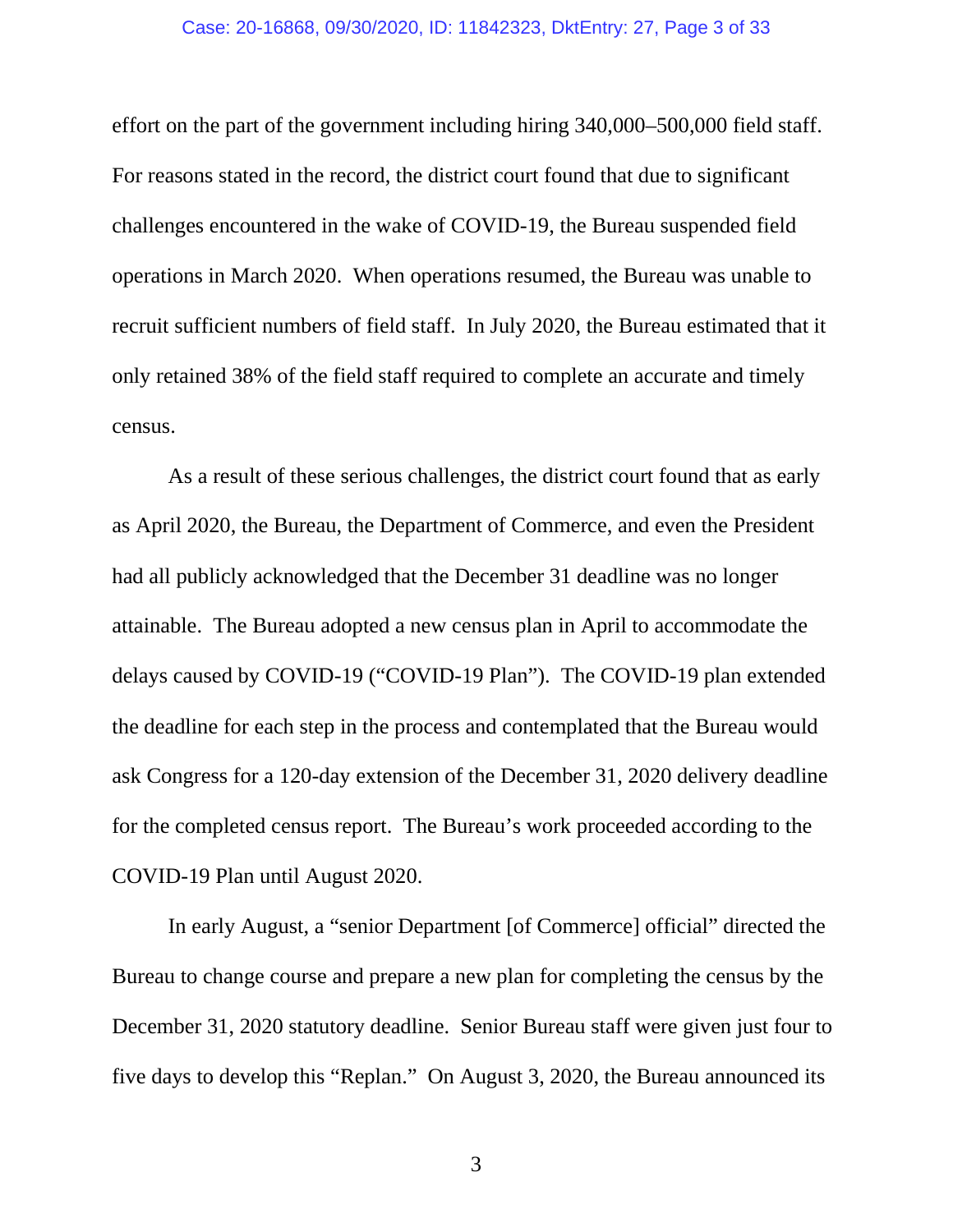#### Case: 20-16868, 09/30/2020, ID: 11842323, DktEntry: 27, Page 4 of 33

adoption of the Replan, and its central feature: accelerating the COVID-19 Plan's deadline for the completion of field work and data collection from October 31 to September 30. On September 24, the district court entered a preliminary injunction preventing the Bureau from implementing the September 30 deadline to stop field work and data collection. The government requests an immediate administrative stay of the district court's injunction.

#### I

The government has filed a single emergency motion seeking a stay pending appeal, and also seeking an administrative stay pending resolution of the motion for stay pending appeal. We recently established that an administrative stay "is only intended to preserve the status quo until the substantive motion for a stay pending appeal can be considered on the merits, and does not constitute in any way a decision as to the merits of the motion for stay pending appeal." *Doe v. Trump*, 944 F.3d 1222, 1223 (9th Cir. 2019). Based on our preliminary review of the record, we conclude that the status quo would be seriously disrupted by an immediate stay of the district court's order.

As explained above, until August of this year, the Bureau had been operating for several months under the COVID-19 plan. That plan represented a revised schedule to account for the challenges caused by the COVID-19 pandemic. It included extended deadlines based on the understanding that the Bureau would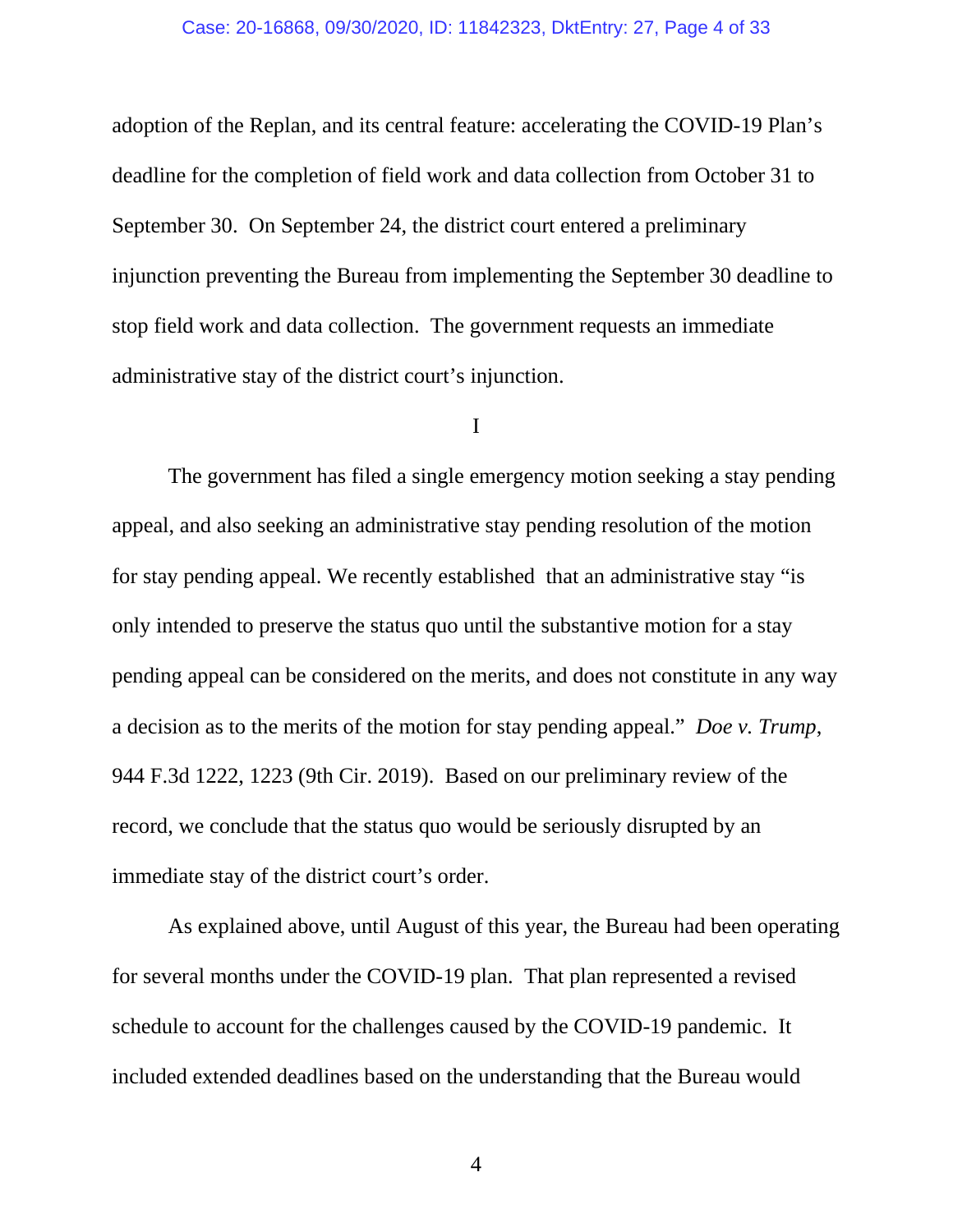#### Case: 20-16868, 09/30/2020, ID: 11842323, DktEntry: 27, Page 5 of 33

need additional time to complete the necessary field work and data processing to produce an accurate census report. The district court's September 5 temporary restraining order and September 24 preliminary injunction preserve the status quo because they maintain the Bureau's data-collection apparatus pending resolution of the appeal. By the time the district court entered its order, the Bureau had already begun winding down its field operations and terminating census field workers in anticipation of the Replan's accelerated September 30 deadline. The process of disbanding thousands of census workers will resume if an administrative stay is put in place, eliminating the Bureau's ability to conduct field work. Accordingly, on the facts of this case, staying the preliminary injunction would upend the status quo, not preserve it.

We are mindful of the potential harms faced by both parties. Here, not only would the status quo be upended by an administrative stay, the Bureau's ability to resume field operations would be left in serious doubt. Thousands of census workers currently performing field work will be terminated, and restarting these field operations and data collection efforts, which took years of planning and hiring efforts to put in place, would be difficult if not impossible to accomplish in a timely and effective manner. Granting the administrative stay thus risks rendering the plaintiff's challenge to the Replan effectively moot.

We also recognize that missing the December 31 statutory deadline risks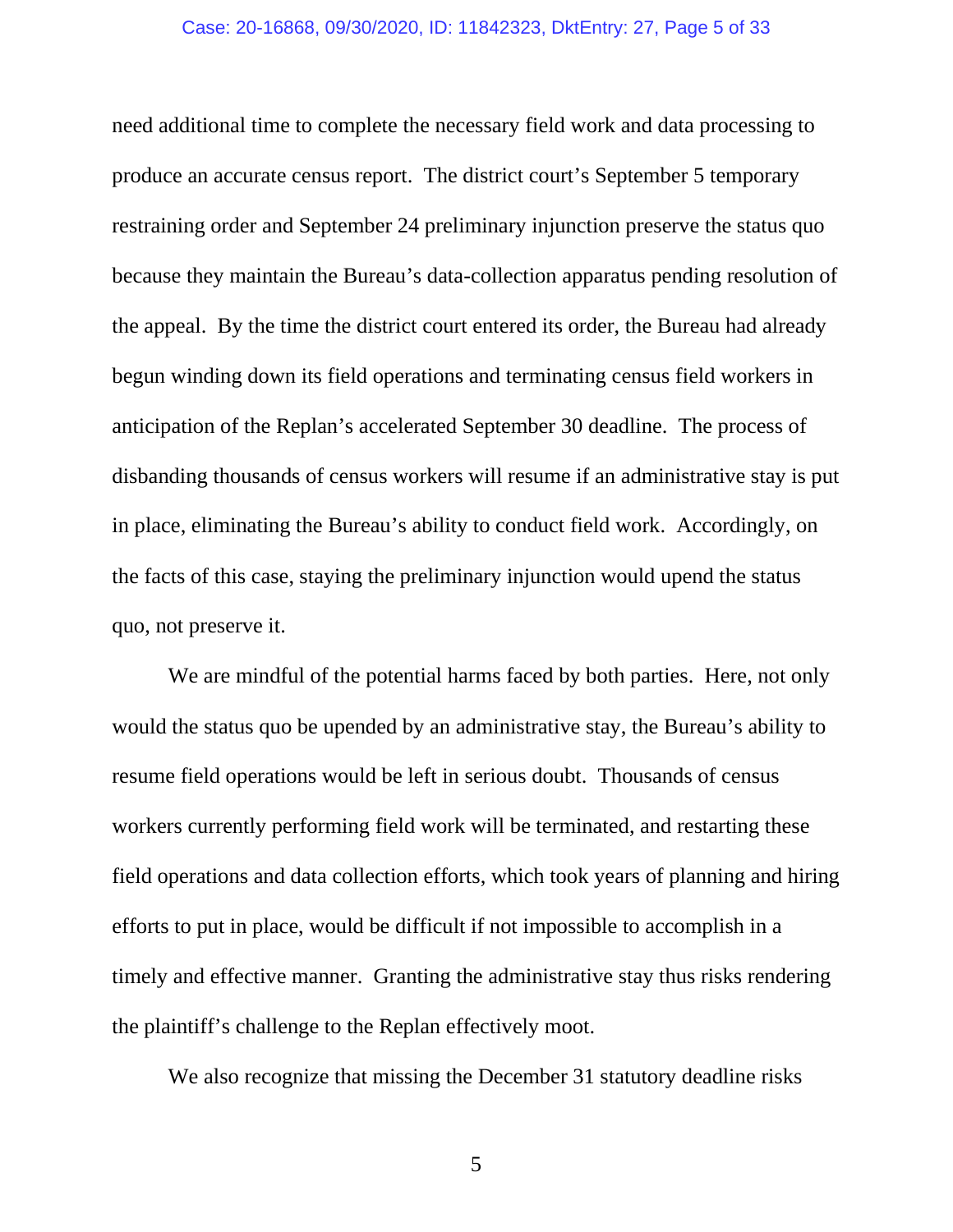serious harm to the government. However, the record does not demonstrate that the Bureau's ability to meet that deadline is affected by the district court's injunction. Rather, the evidence in the administrative record uniformly showed that no matter when field operations end—whether September 30 under the Replan or October 31 under the COVID-19 Plan—the Bureau will be unable to deliver an accurate census by December 31, 2020. The President, senior Bureau officials, senior Department of Commerce officials, the Office of Inspector General, the Census Scientific Advisory Committee, and the Government Accountability Office have all stated that delivering a census by December 31 without compromising accuracy is practically impossible, and has been for some time. As the district court recognized, after the Bureau realized the pandemic would prevent it from adhering to its original schedule, the Bureau made two requests to Congress: first, it requested the December 31 deadline be extended to April 2021. When no final congressional action had been taken on that request in July, the Bureau requested \$443 million to cover the additional cost to complete the census by year's end. Contrary to the dissent's repeated assertion, the only undisputed fact in this sequence was that Congress has not given the Bureau the extension or the additional funding it needs to meet the statutory deadline.

The government did not counter the Appellees' showing on this point. Citing the chorus of statements made by the Bureau and other officials, the district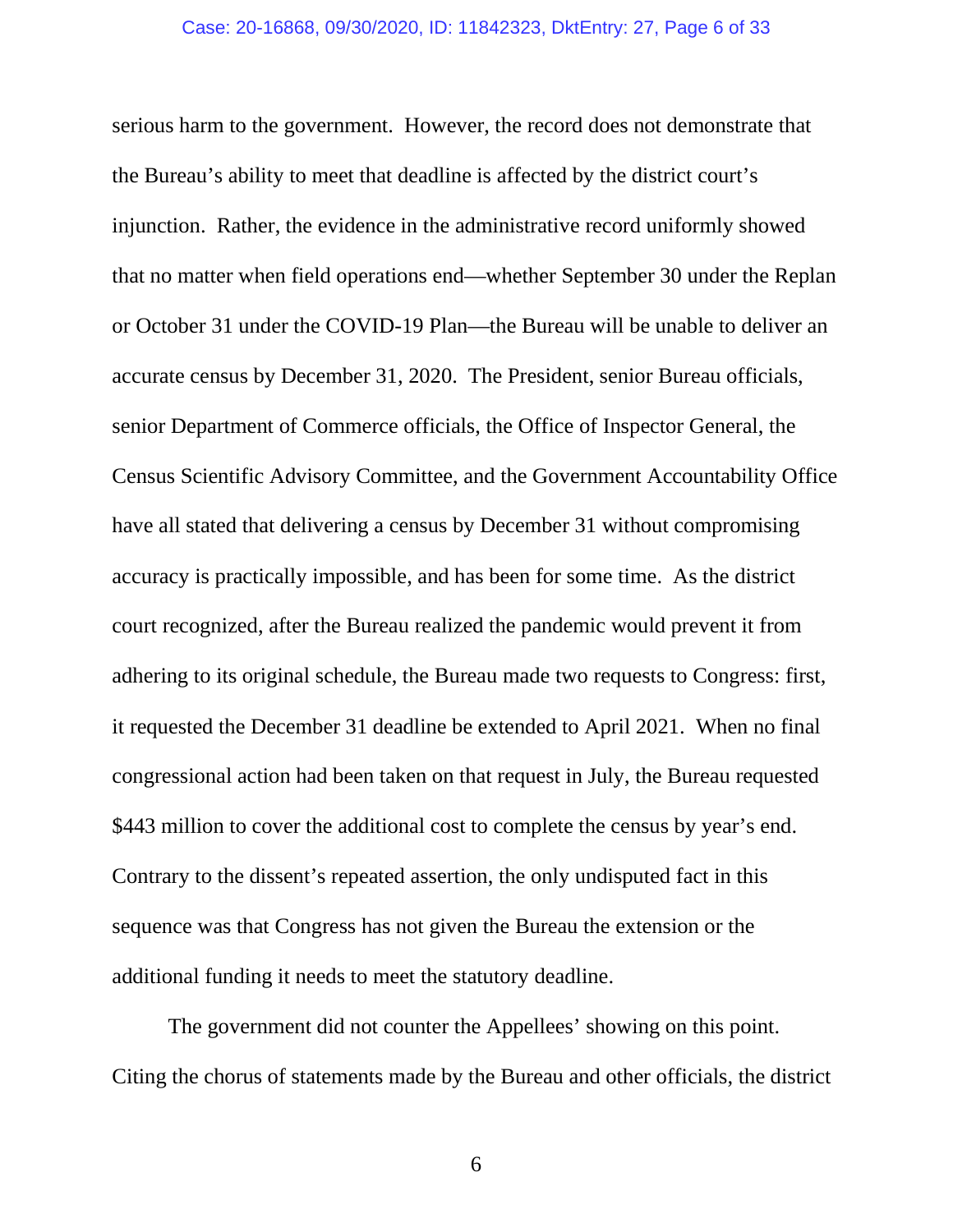#### Case: 20-16868, 09/30/2020, ID: 11842323, DktEntry: 27, Page 7 of 33

court found that the Bureau could not meet the December 31 deadline. Indeed, despite the government's persistent argument in the district court and before our court that the September 30 deadline for terminating field operations is essential to meeting its December 31 statutory deadline, the administrative record compellingly supports the district court's conclusion that moving the October 31 deadline to September 30 will not allow the Bureau to complete the census on time.

Finally, we note that notwithstanding the pendency of the government's emergency request for an immediate administrative stay to allow the Replan's September 30 deadline to take effect, on September 28 the government again changed the deadline for completing field work. The government informed us in a September 28, 2020 letter, without explanation, that it now intends to end field operations on October 5, 2020. This abrupt change contradicts the government's argument that the September 30 date is vitally important to the Bureau's ability to meet its statutory reporting deadline. Our dissenting colleague cites a September 28 estimate suggesting that the census is 98% complete. This is still below the enumeration rate required by the Bureau's internal standards for generating an accurate census report. Further, the district court ruled on September 24 and found, as of that date, the Bureau had met its standard in only four states.

Given the extraordinary importance of the census, it is imperative that the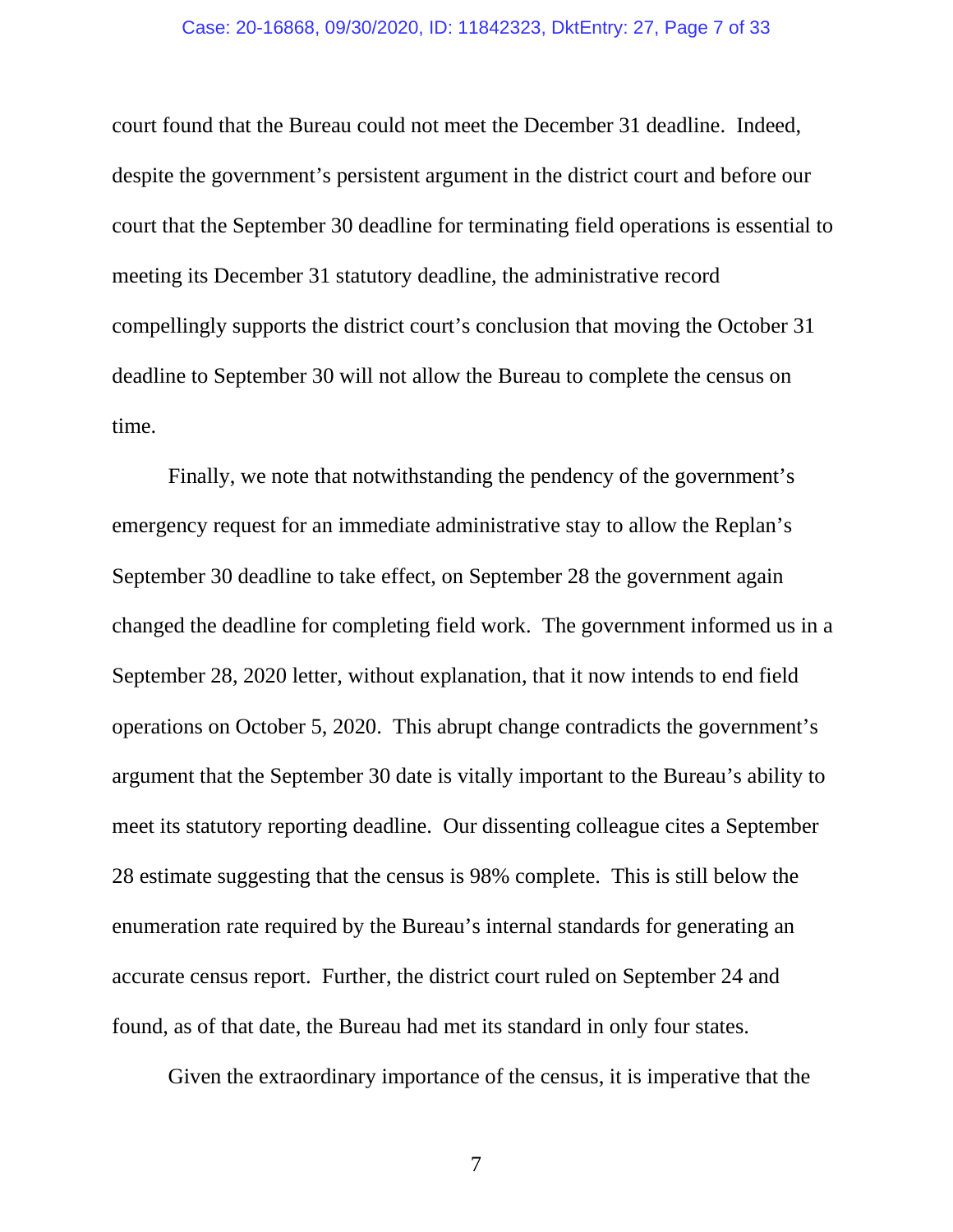#### Case: 20-16868, 09/30/2020, ID: 11842323, DktEntry: 27, Page 8 of 33

Bureau conduct the census in a manner that is most likely to produce a workable report in which the public can have confidence. The Bureau must account for its competing constitutional and statutory obligation to produce a fair and accurate census report. The hasty and unexplained changes to the Bureau's operations contained in the Replan, created in just 4 to 5 days, risks undermining the Bureau's mission.

Our dissenting colleague makes four errors. First, the dissent applies the wrong standard for a preliminary administrative stay. In *Doe #1 v. Trump*, our circuit definitively resolved which standard applies to administrative stay motions. We are not free to depart from that standard. *Miller v. Gammie*, 335 F.3d 889, 899 (9th Cir. 2003) (en banc) (holding that a three-judge panel may not overrule a prior decision of the court). Citing the dissent from *Doe #1 v. Trump*, our colleague applies the factors used when we consider a motion for stay pending appeal. This analysis erroneously collapses the distinct legal analyses for an administrative stay and a motion for stay pending appeal. When considering the request for an administrative stay, our touchstone is the need to preserve the status quo. We defer weighing the *Nken*<sup>[1](#page-7-0)</sup> factors until the motion for stay pending appeal is considered. *See Doe #1*, 944 F.3d at 1223.

Second, as a consequence of its threshold error, the dissent does not grapple

<span id="page-7-0"></span><sup>1</sup> *Nken v. Holder*, 556 U.S. 418, 426 (2009).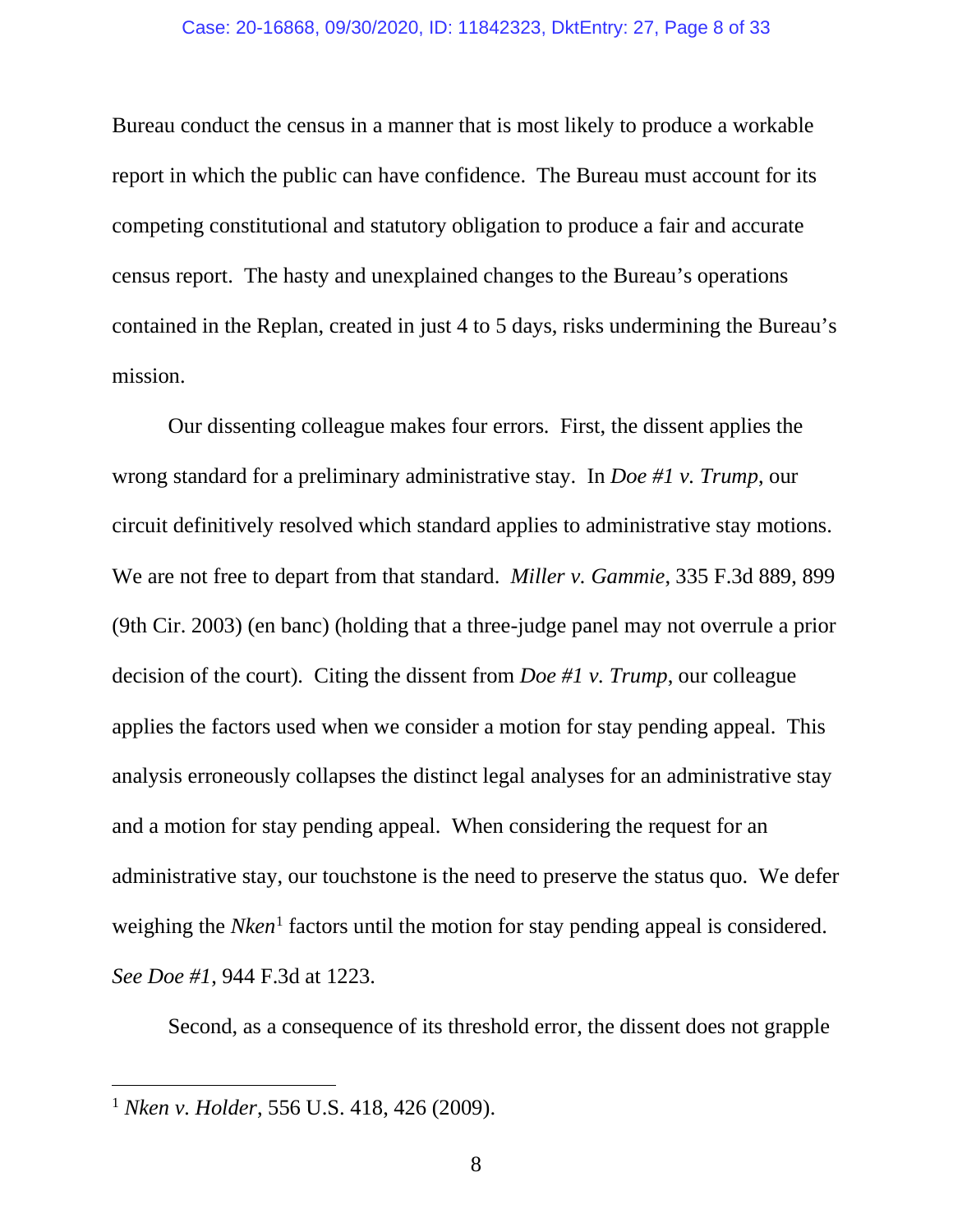#### Case: 20-16868, 09/30/2020, ID: 11842323, DktEntry: 27, Page 9 of 33

with the factor that drives the outcome of the government's motion: the Bureau's apparatus for conducting field work will be dismantled before the motion for stay pending appeal can be decided. The dissent does not dispute that issuing an administrative stay in this case would return the Bureau to the process of dismantling its data-collection infrastructure and terminating its field staff.

Third, although we need not wade into the underlying merits of the issues on appeal, we would be remiss if we did not note that the dissent hinges on the unsupported premise that the Bureau can meet the December 31 deadline if an administrative stay is issued. The dissent's assumption that the agency can still meet its deadline relies entirely upon one conclusory statement that was not in the administrative record but was instead prepared for litigation. *Dep't of Homeland Sec. v. Regents of the Univ. of California*, 140 S. Ct. 1891, 1908 (2020) (explaining that an agency's *post hoc* rationalizations "must be viewed critically"); *Arrington v. Daniels*, 516 F.3d 1106, 1113 (9th Cir. 2008) (rejecting a justification for agency action that "is entirely absent from the administrative record"). Given the consistent picture painted by the administrative record, it is not surprising the district court was unpersuaded by this sole conclusory statement.

Fourth, the dissent addresses several issues that are not properly before us at the administrative stay stage. The government's emergency motion does not contest the district court's conclusion that Appellees have standing to bring their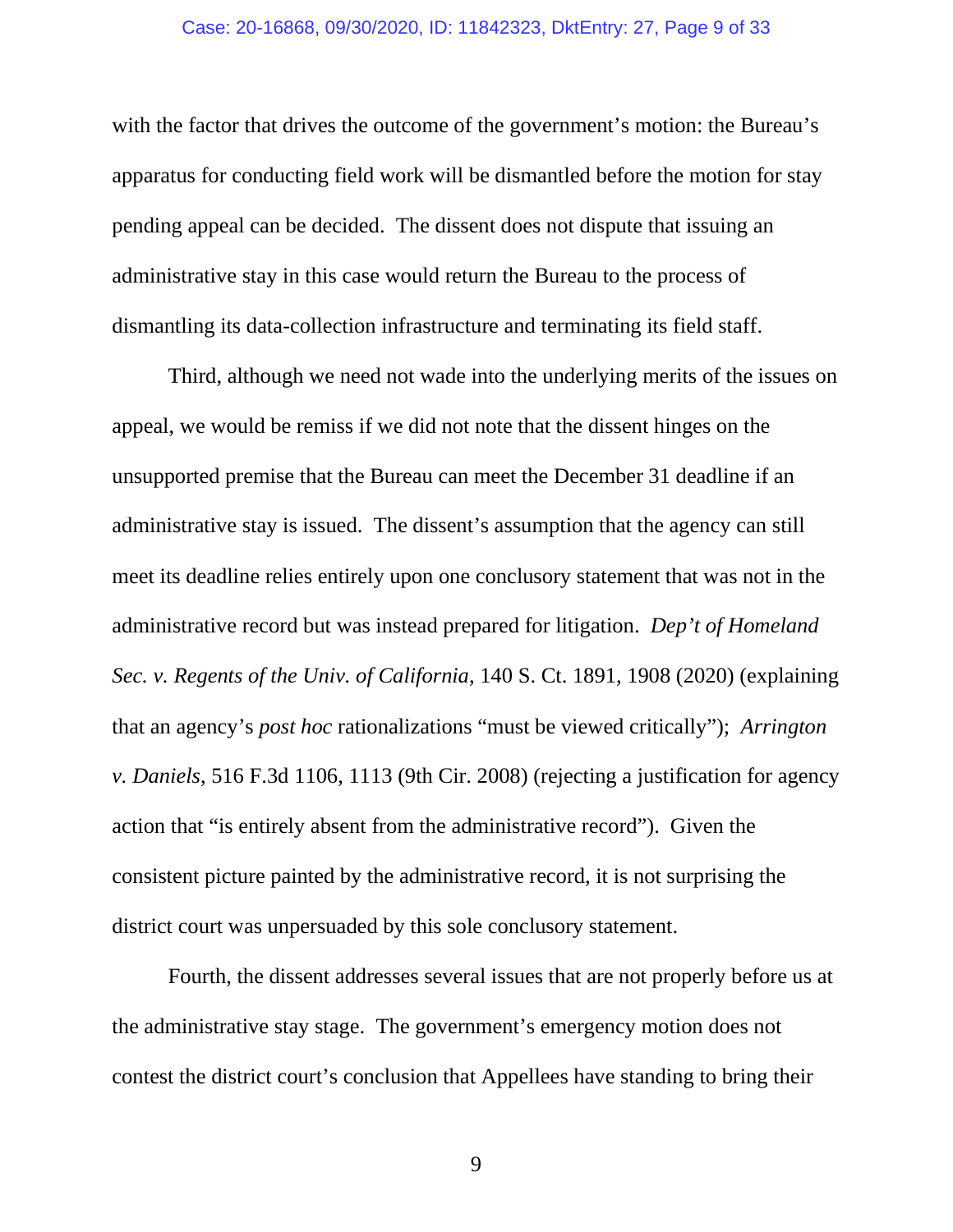## Case: 20-16868, 09/30/2020, ID: 11842323, DktEntry: 27, Page 10 of 33

claims. Nor does the emergency motion challenge the district court's conclusion that the Bureau's decision to adopt the Replan is an unreviewable political question. Thus, those issues are not properly before us and we do not reach them.

Because the status quo would be upended, rather than preserved, if an administrative stay is issued, the government's request for an immediate administrative stay set forth in Docket Entry No. 4 is denied.

Appellees' response to the emergency motion is due October 2, 2020. Appellants' optional reply is due by October 3, 2020.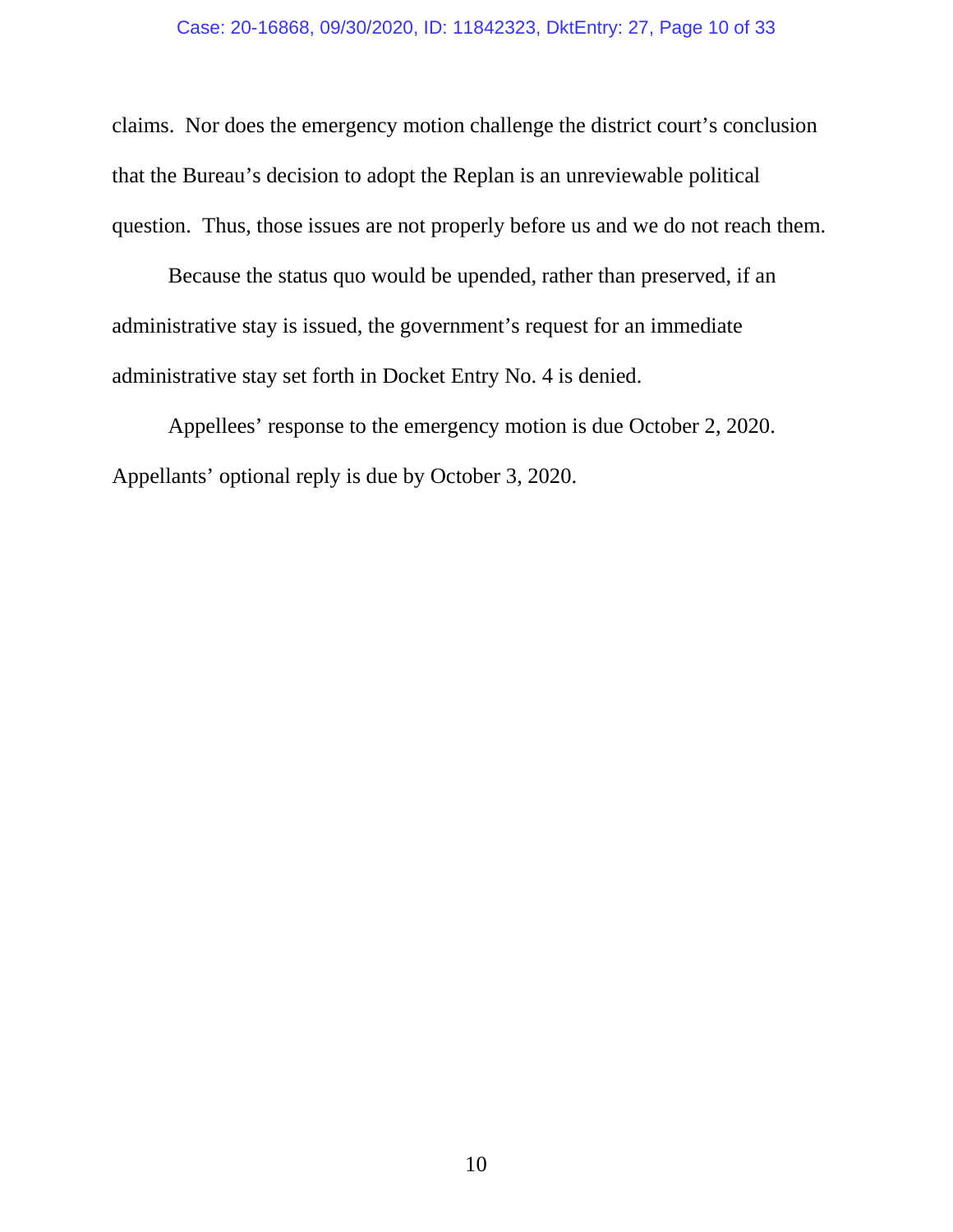# FILED

SEP 30 2020

*National Urban League v. Ross*, No. 20-16868 Bumatay, J., dissenting

MOLLY C. DWYER, CLERK U.S. COURT OF APPEALS

COVID-19 has wreaked an undeniable toll on the Nation. The virus has already stolen too many American lives. Even more have been hospitalized or fallen ill. And nearly every American's plans this year have been roiled by the virus. But it cannot roil the law. Contorting the Administrative Procedure Act, and liberating itself from any semblance of judicial restraint, the district court injected itself into a sensitive and politically fraught arena: the 2020 census. After the Department of Commerce adopted a plan to address census delays from the COVID-19 pandemic, plaintiffs brought suit under the APA. Upon reviewing the internal deliberative emails of the agencies, the district court decided that it knows better than the Secretary of Commerce. Based on internal discussions about the agency's ability to complete the census in a timely and accurate fashion, the district court essentially overruled the Secretary's decision to adopt the revised plan. But it is undisputed that this new plan was the only way to meet the statutory obligation to report the census results to the President by December 31, 2020. No matter for an adventurous district court: it simply cast aside the statutory deadline as part of its injunction.

Because the district court was without authority to issue its injunction, the defendants are likely to succeed on the merits, and they will be irreparably harmed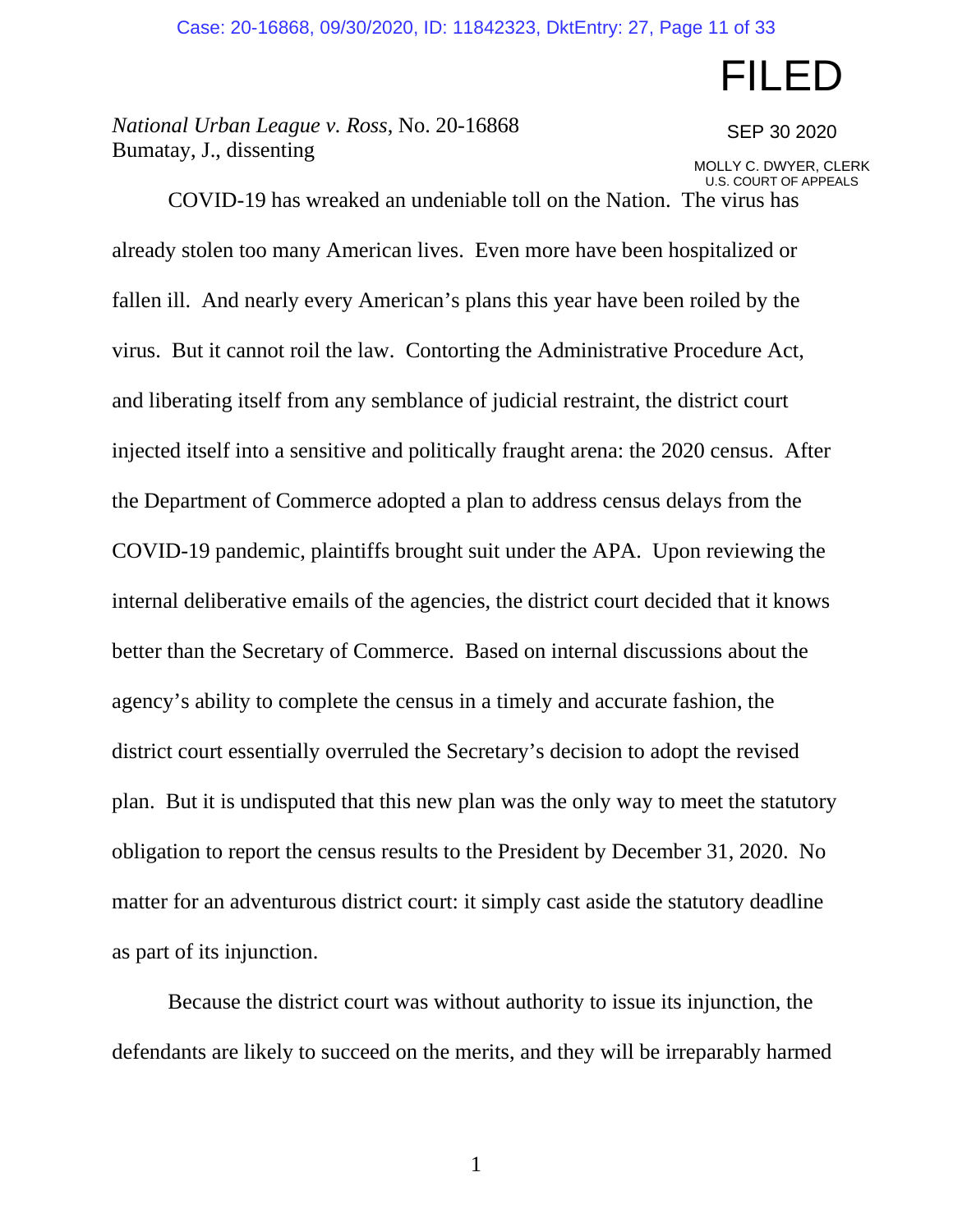#### Case: 20-16868, 09/30/2020, ID: 11842323, DktEntry: 27, Page 12 of 33

without relief, I would have granted the request for an administrative stay. Accordingly, I respectfully dissent.

# **I.**

A census is required by our Constitution, which provides that the "actual Enumeration" of the population shall be conducted "in such Manner as [Congress] shall by Law direct." U.S. Const. Art. I, § 2, cl. 3. As should be evident from this text, besides requiring that such an enumeration shall occur, the Constitution otherwise vests "virtually unlimited discretion" with Congress. *Wisconsin v. City of New York*, 517 U.S. 1, 19 (1996); *see also Baldrige v. Shapiro*, 455 U.S. 345, 361 (1982) (recognizing Congress's broad discretion over the census). Congress, in turn, has vested substantial discretion with the Secretary of Commerce to determine how to conduct the decennial census. *See* 13 U.S.C. § 141(a); *Wisconsin*, 517 U.S. at 19 ("Through the Census Act, Congress has delegated its broad authority over the census to the Secretary."). But there's one aspect that Congress did not delegate: the date for completion of apportionment counts. 13 U.S.C. § [1](#page-11-0)41(b). That deadline is etched in stone: December 31, 2020.<sup>1</sup> And

<span id="page-11-0"></span><sup>&</sup>lt;sup>1</sup> Congress has provided for other deadlines as well. For example, the Census Bureau must "take a decennial census of the population" starting on April 1, 2020, and report the results to the President by December 31, 2020 (the deadline primarily at issue in this case). *See* 13 U.S.C. § 141(a)-(b). After receiving this report, the President must calculate "the number of Representatives to which each State would be entitled" and transmit that information to Congress by January 10,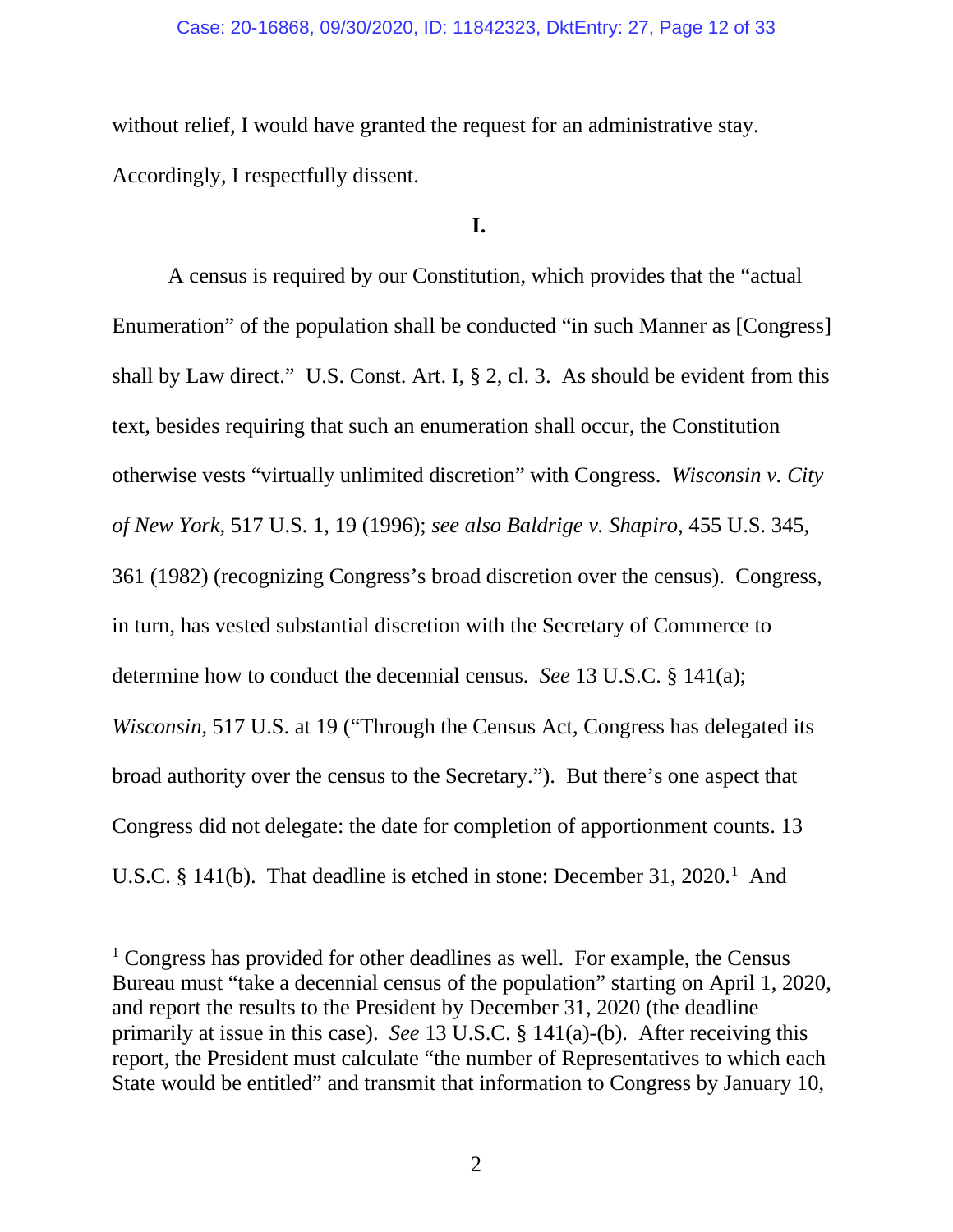#### Case: 20-16868, 09/30/2020, ID: 11842323, DktEntry: 27, Page 13 of 33

there's one branch Congress has not delegated any census decisions to: the judiciary.

Cognizant of its statutory deadlines—but unaware of the looming health crisis—the Census Bureau adopted a final operational plan for the 2020 Census in December 2018. This plan has two major phases: a data-collection phase and a dataprocessing phase. During the data-collection phase, field employees follow up at non-responding addresses and collect other crucial information. Only after this phase is complete can the Bureau begin processing the collected data to report to the President by the December 31 deadline.

But even the best laid plans can go awry. Just as the data collection phase was set to begin, the COVID-19 pandemic struck, forcing the Bureau to suspend its field operations for four weeks. To resume those operations, the Bureau adopted the COVID-19 Plan on April 13, 2020, which set new deadlines for the data collection and dating processing phases, on the assumption that Congress would extend the statutory deadlines by 120 days. Congress did not act, however, so the Bureau adopted the "Replan" schedule, which outlined expedited deadlines designed "to accelerate the completion of data collection [] by our statutory deadline of December 31, 2020, as required by law[.]" According to the Bureau, it was able to meet this

<sup>2021.</sup> *See* 2 U.S.C. § 2a(a). Finally, the Bureau must report a tabulation of population for redistricting to the states by March 31, 2021. *See* 13 U.S.C. §  $141(c)$ .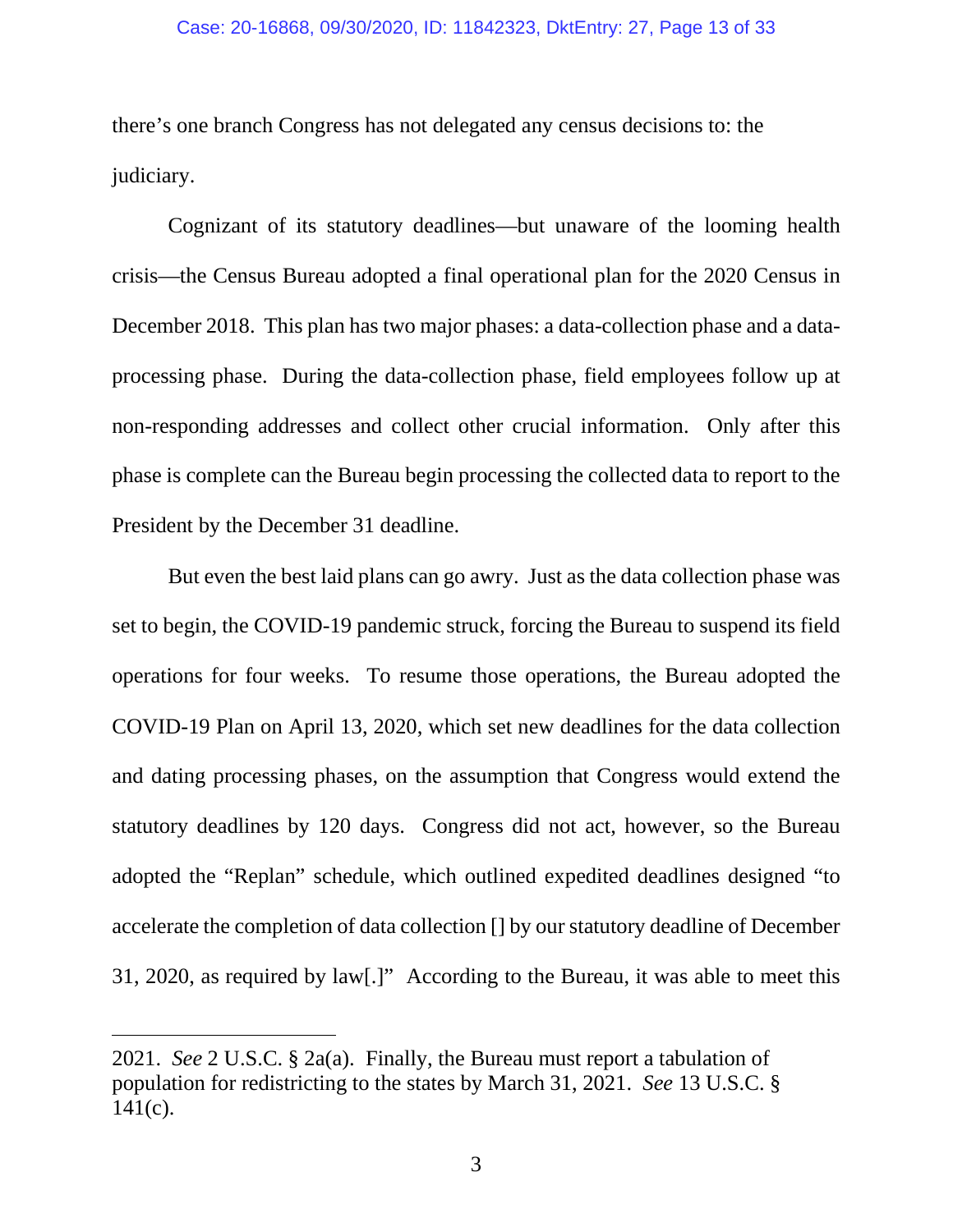compressed timeframe by (1) offering financial incentives to increase the number of hours each enumerator worked and achieve the "same work hours as would have been done under the original time frame"; and (2) taking advantage of updated software and processing capabilities not available during the 2010 Census in order to maximize enumerator effectiveness. An Associate Director at the Bureau attests that the agency "is confident that it can achieve a *complete and accurate* census and report apportionment counts by the statutory deadline following the Replan Schedule." (emphasis added). $2$  Under this plan, field operations would conclude by September 30, and data processing would begin on October 1. The Bureau asserts that it must complete the data collection phase by September 30 and turn to the data processing phase by October 1 to meet its December 31, 2020 deadline. *See* Motion at 1. On September 28, 2020, the Bureau extended its internal deadline slightly: setting October 5, 2020 as the target date for concluding field operations.<sup>[3](#page-13-1)</sup> As of September 28, 2020, the Bureau reports over 98% enumeration nationwide.<sup>[4](#page-13-2)</sup>

# **II.**

<span id="page-13-0"></span><sup>&</sup>lt;sup>2</sup> Inexplicably, the majority's decision simply ignores this attestation when claiming that even under the Replan, "the Bureau will be unable to deliver an accurate census by December 31, 2020." Majority Op. at 5.

<span id="page-13-1"></span><sup>3</sup> United States Census Bureau, *2020 Census Update*,

<span id="page-13-2"></span>https://www.census.gov/newsroom/press-releases/2020/2020-census-update.html <sup>4</sup> United States Census 2020, *Total Response Rates by State*,

https://2020census.gov/en/response-rates/nrfu.html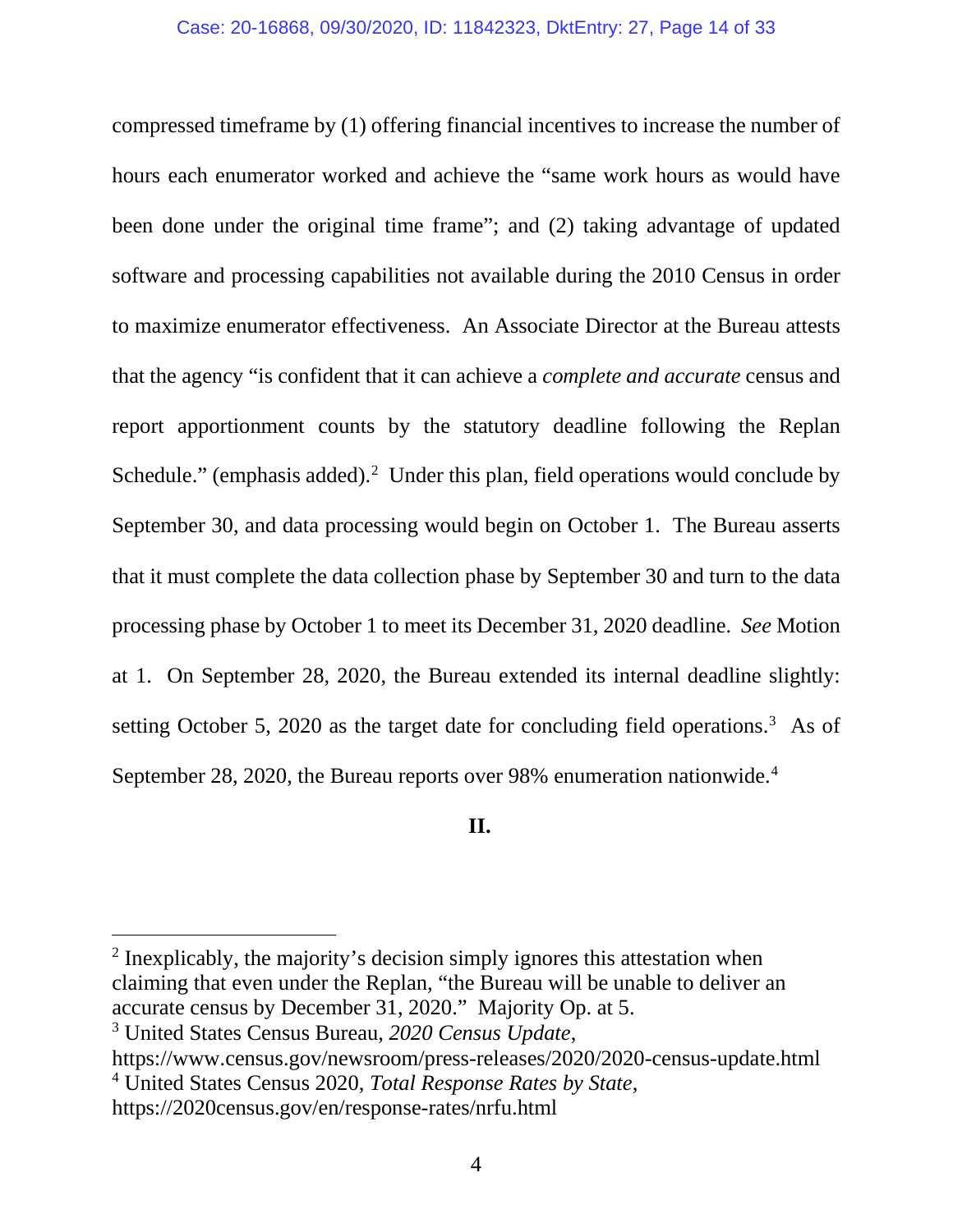#### Case: 20-16868, 09/30/2020, ID: 11842323, DktEntry: 27, Page 15 of 33

Whether to grant a request for a stay is governed by the familiar four-factor test: "(1) whether the stay applicant has made a strong showing that he is likely to succeed on the merits; (2) whether the applicant will be irreparably injured absent a stay; (3) whether issuance of the stay will substantially injure the other parties interested in the proceeding; and (4) where the public interest lies." *Doe #1 v. Trump*, 944 F.3d 1222, 1225 (9th Cir. 2019) (Bress, J., dissenting) (simplified).[5](#page-14-0)

We should have granted an administrative stay here because defendants are likely to succeed on the merits. The Secretary's decision to adopt the Replan rather than simply ignore a statutory deadline—was not arbitrary and capricious. At bottom, the district court's APA analysis seems to turn on the court's apparent disagreement with whether the census will be sufficiently accurate under the Replan. But the accuracy of the census is likely a nonjusticiable political question; a properly deferential review would find the Replan satisfies statutory and constitutional requirements; and the plaintiffs here do not appear to have standing

<span id="page-14-0"></span><sup>&</sup>lt;sup>5</sup> The majority suggests that I apply the "wrong standard for a preliminary administrative stay." Majority at 7. But as Judge Bress has already persuasively explained: "the instant request for a temporary stay is part of the request for a stay pending appeal, and the Court cites no authority for why the usual stay factors including likelihood of success on the merits—would not apply." *Doe #1*, 944 F.3d at 1226 (Bress, J., dissenting). We can't simply ignore the fact that the government is likely to prevail on the merits here. That's particularly true where, like here, the parties have addressed the merits in the request for a stay and the opposition thereto. *See id.*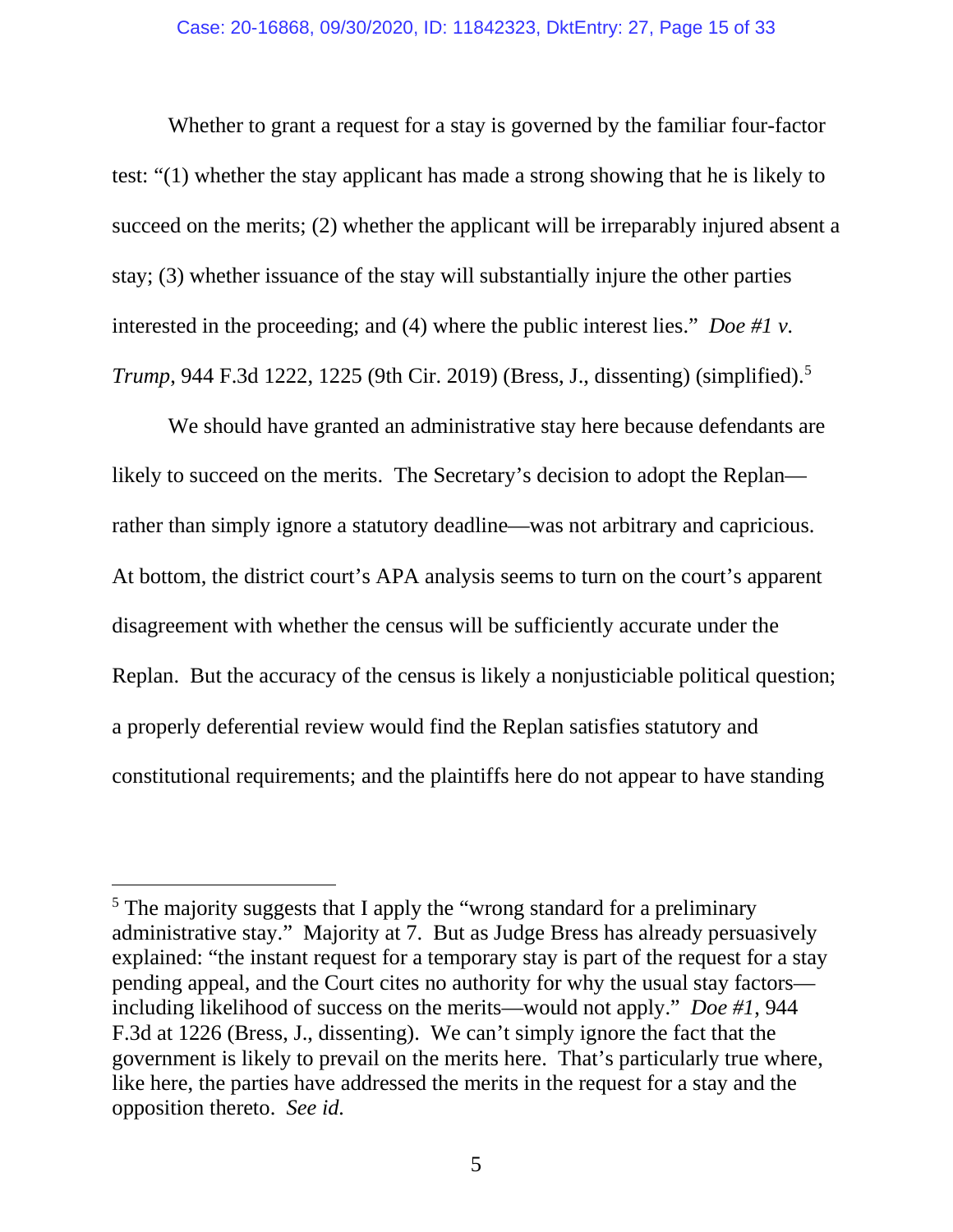#### Case: 20-16868, 09/30/2020, ID: 11842323, DktEntry: 27, Page 16 of 33

because their alleged injuries are not redressable. I discuss each flaw with the district court's injunction in turn.

# **A.**

Putting aside momentarily the fact that the crux of this case is not justiciable, *see, infra,* § II-B and II-C, and assuming that the APA applies here and that the Replan can be considered a "final agency action," *cf. NAACP v. Bureau of the Census*, 945 F.3d 183, 189 (4th Cir. 2019) (challenges to 2020 census "design choices" were not final agency actions under the APA), the Replan does not violate the APA.

Under the APA, agencies must engage in "reasoned decisionmaking." *Michigan v. EPA*, 576 U.S. 743, 750 (2015).Where census decisions are concerned, this only requires the Secretary to "examine the relevant data and articulate a satisfactory explanation for his decision." *Department of Commerce v. New York*, 139 S.Ct. 2551, 2569 (2019). "We may not substitute our judgment for that of the Secretary." *Id.* Nor may we "subordinat[e] the Secretary's policymaking discretion to the Bureau's technocratic expertise." *Id.* at 2571 (Bureau staff's conclusions are not "touchstones of substantive reasonableness."); *accord Wisconsin*, 517 U.S. at 23 (Because it is the Secretary "to whom Congress has delegated its constitutional authority over the census," "the mere fact that the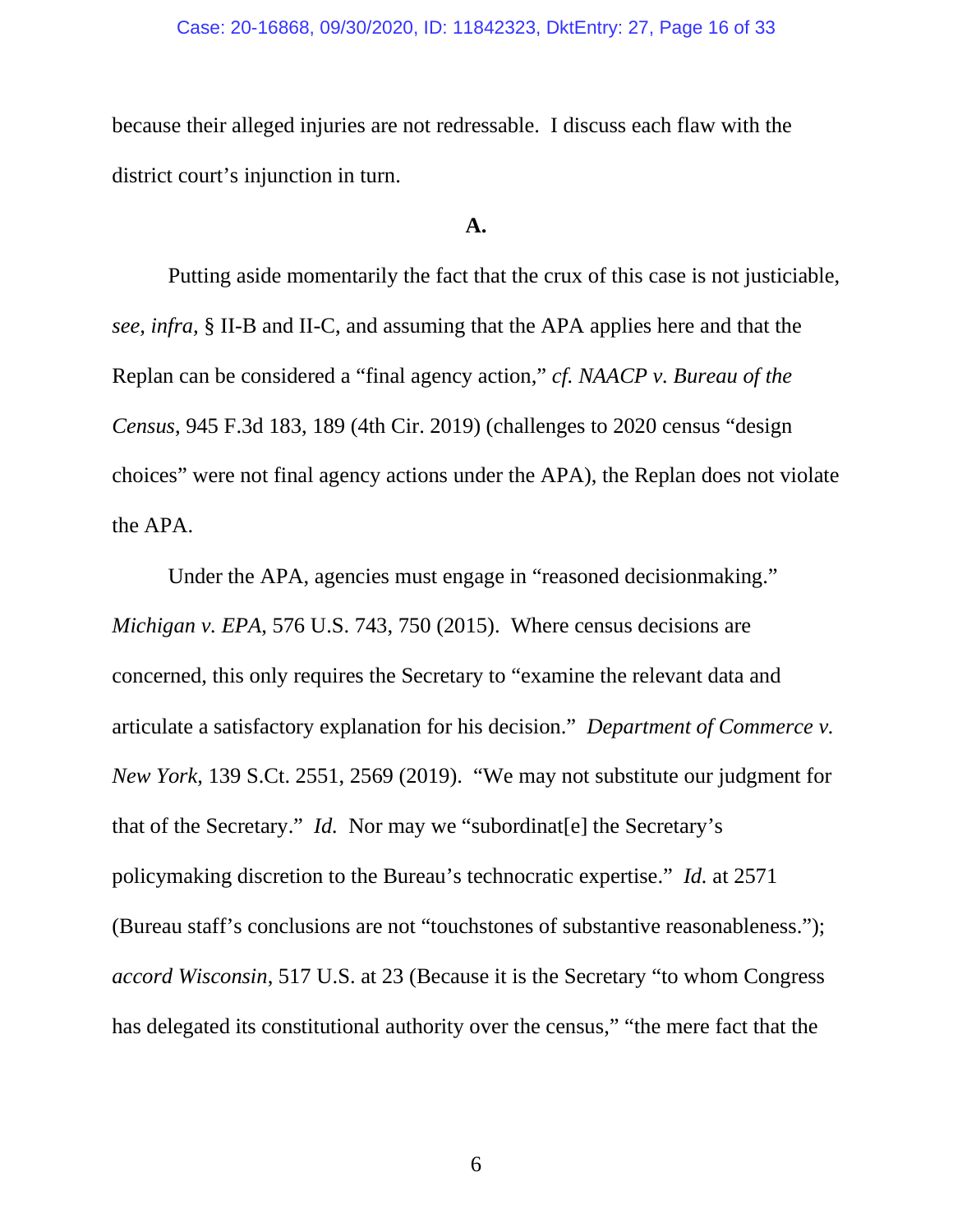#### Case: 20-16868, 09/30/2020, ID: 11842323, DktEntry: 27, Page 17 of 33

Secretary's decision overruled the views of some of his subordinates is by itself of no moment in any judicial review of his decision.").

To make reasoned decisions, agencies must consider "significant alternatives." *Mt. Diablo Hosp. v. Shalala*, 3 F.3d 1226, 1232 (9th Cir. 1993). The defendants did so. As a Bureau Associate Director explained, the Bureau "considered a variety of options and evaluated risks" in crafting the Replan, ultimately "select[ing] those that we believed presented the best combination of changes to allow us to meet the statutory deadline without compromising quality to an undue degree." Although the Replan compressed several steps, which might "increase the risk" of errors, the Associate Director explained that efficiencies new to the 2020 Census nevertheless allowed the Replan to "achieve a complete and accurate census."

The core of the district court's reasoning is that the Secretary erred in considering the deadline fixed and then trying to maximize accuracy within that constraint. The court thought the Secretary should have been more flexible and considered other alternatives. But all of the alternatives would require the Bureau to consciously blow a statutory deadline. For example, the district court suggests the defendants could have considered "not adopting the Replan while striving in good faith to meet statutory deadlines." Or, as the plaintiffs put it, "Defendants could have continued to operate under the COVID-19 Plan while striving to meet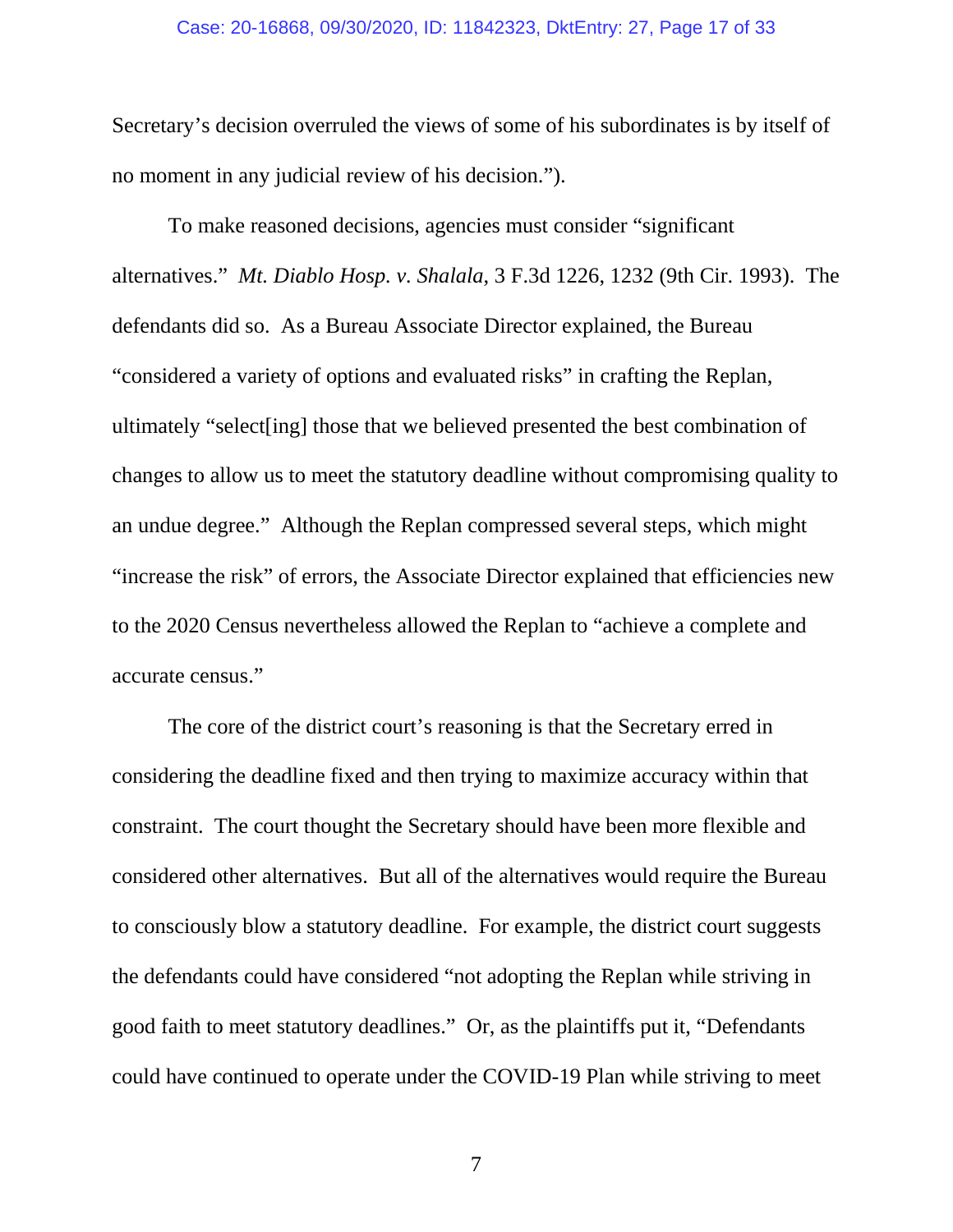statutory deadlines." But the COVID-19 Plan was premised on Congress extending the statutory deadlines. By adhering to that plan despite Congress's inaction, the defendants would necessarily not be striving in good faith to meet the deadline; they would be consciously abandoning it.<sup>[6](#page-17-0)</sup> "An agency is under no obligation to consider every possible alternative to a proposed action, nor must it consider alternatives that are unlikely to be implemented or those inconsistent with its basic policy objectives." *Seattle Audubon Soc'y v. Moseley*, 80 F.3d 1401, 1404 (9th Cir. 1996). Thus, *a fortriori*, an agency need not consider alternatives that violate the law. The Bureau cannot be liable for failing to consider an alternative that would undisputedly violate the clear deadline set by Congress to obtain marginal improvements (of some unknown degree) to the census.

The district court also erred in determining that the Secretary's reason for adopting the Replan ran contrary to the facts. The district court noted that some Bureau employees thought it would be impossible to accurately complete the census by December 31, given the COVID-19 delays.<sup>[7](#page-17-1)</sup> But each statement relied

<span id="page-17-0"></span><sup>&</sup>lt;sup>6</sup> This same core defect infects the other proposed alternatives, such as making "good faith efforts to meet the deadline" short of adopting the Replan and "balanc[ing]" accuracy and timeliness concerns.

<span id="page-17-1"></span> $\alpha$ <sup>7</sup> The court also suggests that the Commerce Department pressured the Bureau to cease seeking an extension of the deadline, though nothing in the record before this panel suggests this is so, and the district court's citations show only that the Bureau did not affirmatively request an extension in certain instances. Even if that were true though, it cannot undermine the Bureau's stated reason that it adopted the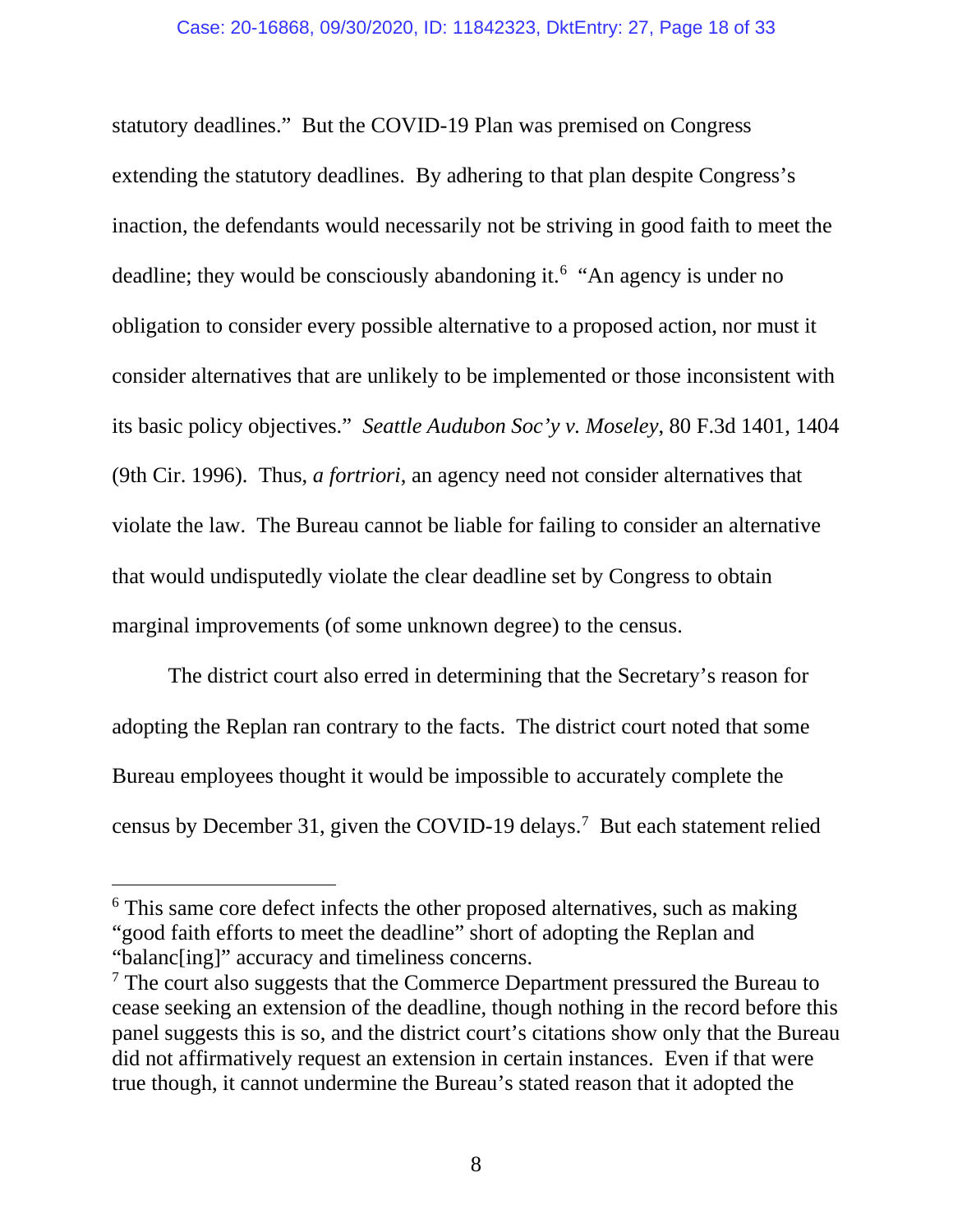on was made *before* the Replan, which the Bureau's Associate Director has attested will reach sufficient levels of accuracy. In any event, "there is nothing even unusual" about a Cabinet secretary "disagreeing with staff, or cutting through red tape." *New York*, 139 S. Ct. at 2580 (Thomas J., concurring in part and dissenting in part). The Secretary is owed "wide discretion" in this arena because "it is he to whom Congress has delegated its constitutional authority over the census." *Wisconsin*, 517 U.S. at 22; *see* 13 U.S.C. § 141(a). Dissent from inferior employees at the Bureau cannot constitute "facts" that the Secretary's decision runs "contrary" to. *See Wisconsin*, 517 U.S. at 23 ("[T]he mere fact that the Secretary's decision overruled the views of some of his subordinates is by itself of no moment in any judicial review of his decision."). To hold otherwise would impermissibly "subordinat[e] the Secretary's policymaking discretion to the Bureau's technocratic expertise." *New York*, 139 S. Ct*.* at 2571.

Finally, the district court concluded that the defendants "failed to sufficiently consider" their obligations to produce an accurate census because "the Replan will decrease the census's accuracy and undercount historically undercounted

Replan because it realized Congress would not extend the deadline. *See New York*, 139 S. Ct. at 2576 (2019) (Thomas J., concurring in part and dissenting in part) (courts defer to executive agency and it is entitled to a presumption of regularity in part because crediting accusations of pretext, which can be easily lodged by "political opponents of executive actions to generate controversy," could "lead judicial review of administrative proceedings to devolve into an endless morass of discovery and policy disputes").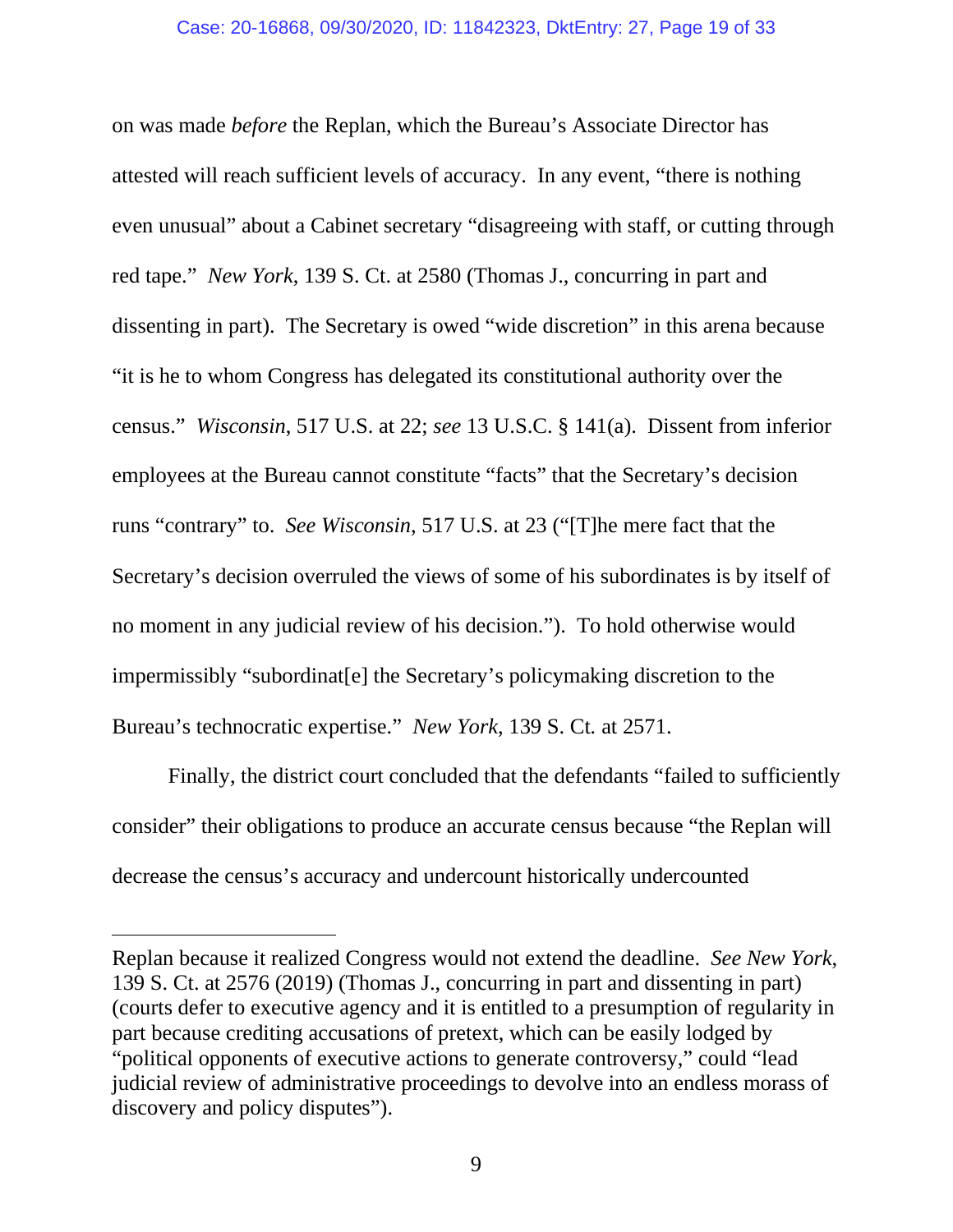#### Case: 20-16868, 09/30/2020, ID: 11842323, DktEntry: 27, Page 20 of 33

individuals." But the need to consider accuracy does not give courts license to act as a super Census Bureau. The Secretary is "required to consider the evidence and give reasons for his chosen course of action," but "[i]t is not for us to ask whether [the] decision was 'the best one possible' or even whether it was 'better than the alternatives.'" *New York*, 139 S. Ct. at 2571 (citation omitted). The Bureau fulfilled the deliberative requirement by considering the Replan's impact on accuracy. *See Providence v. Yakima Med. Ctr. v. Sebelius*, 611 F.3d 1181, 1190 (9th Cir. 2010) (Agency action is arbitrary and capricious where the agency "*entirely failed*" to consider an important aspect of the problem.) (emphasis added).

## **B.**

Although the district court ostensibly conducted APA review of the procedures the Secretary used to adopt the Replan, the crux of the court's decision is its view that the Replan would not produce an accurate census. But the "accuracy" requirement is a general duty arising from the Census Act, not a specific statutory or constitutional mandate. *See New York*, 139 S. Ct. at 2568–69 ("[B]y mandating a population count that will be used to apportion representatives, *see* [13 U.S.C.] § 141(b), 2 U. S. C. § 2a, the Act imposes a duty to conduct a census that is accurate and that fairly accounts for the crucial representational rights that depend on the census and the apportionment.") (simplified). And it is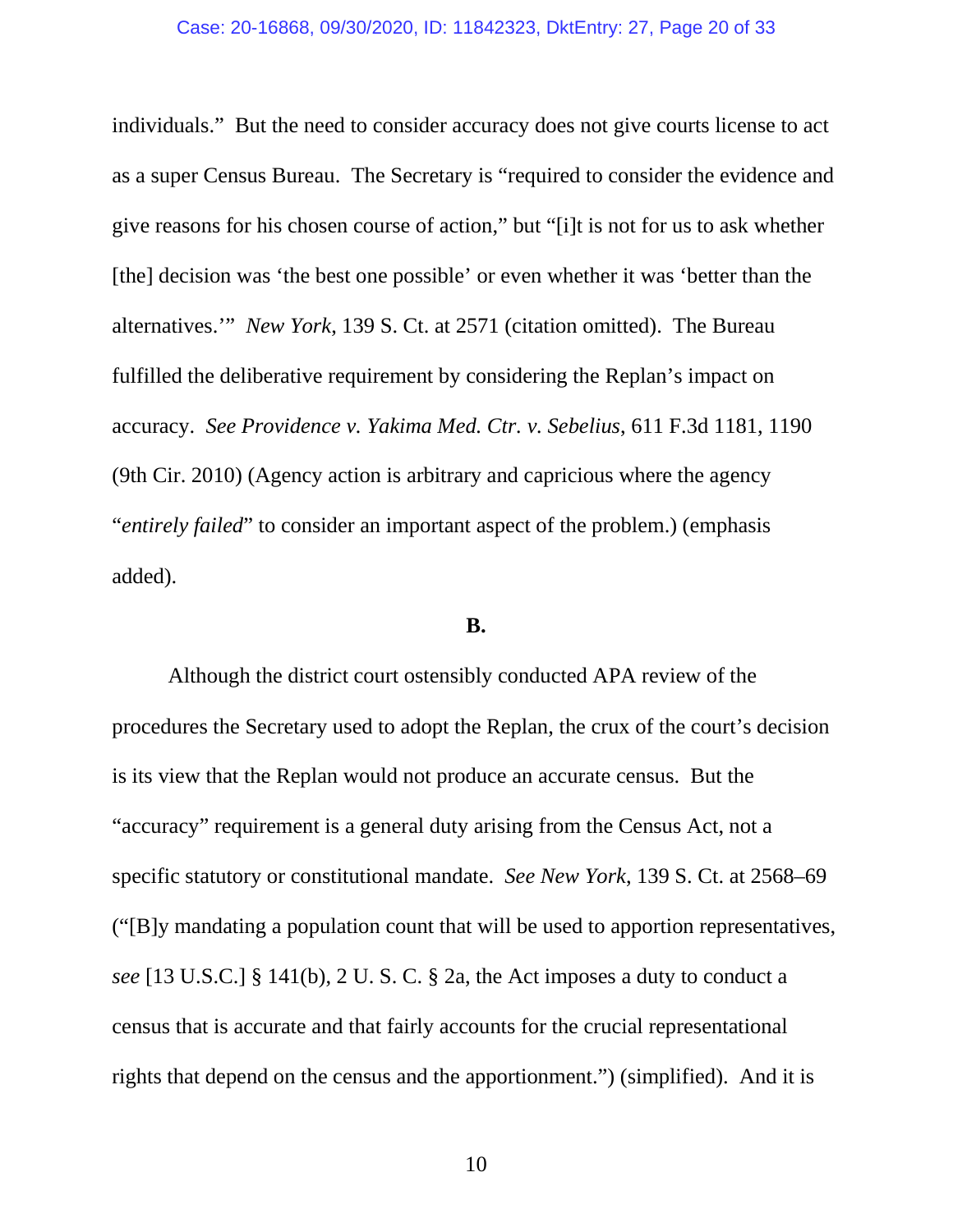#### Case: 20-16868, 09/30/2020, ID: 11842323, DktEntry: 27, Page 21 of 33

for the Secretary, under the authority Congress delegated to him, to balance the need for accuracy against the statute's hard deadline.

Although justiciability arguments are only raised briefly on the pending motion for a stay, "federal courts have an independent obligation to ensure that they do not exceed the scope of their jurisdiction, and therefore they must raise and decide jurisdictional questions that the parties either overlook or elect not to press." *Henderson ex rel. Henderson v. Shinseki*, 562 U.S. 428, 434 (2011). Deciding whether the census meets a free-floating concept of "accuracy" is exactly the type of political question that courts are powerless to adjudicate. Virtually all of the factors announced in *Baker v. Carr*, 369 U.S. 186 (1962), support a finding of this being a nonjusticiable political question.<sup>[8](#page-20-0)</sup> Principally, the district court's "accuracy" requirement is not amenable to "judicially discoverable and manageable standards." *See id.* at 217. How accurate is accurate enough? *See*, *e.g.*, *Department of Commerce v. United States House of Representatives*, 525 U.S. 316, 322 (1999) ("[T]he Bureau has always failed to reach—and has thus failed to

<span id="page-20-0"></span><sup>8</sup> These factors include: a textual commitment of the issue to a coordinate political branch, a lack of judicially discoverable and manageable standards for resolving it, the impossibility of deciding without an initial policy determination of the kind clearly for nonjudicial discretion, or the impossibility of a court's undertaking independent resolution of the question without expressing a lack of respect due coordinate branches of government. *Baker*, 369 U.S. at 217.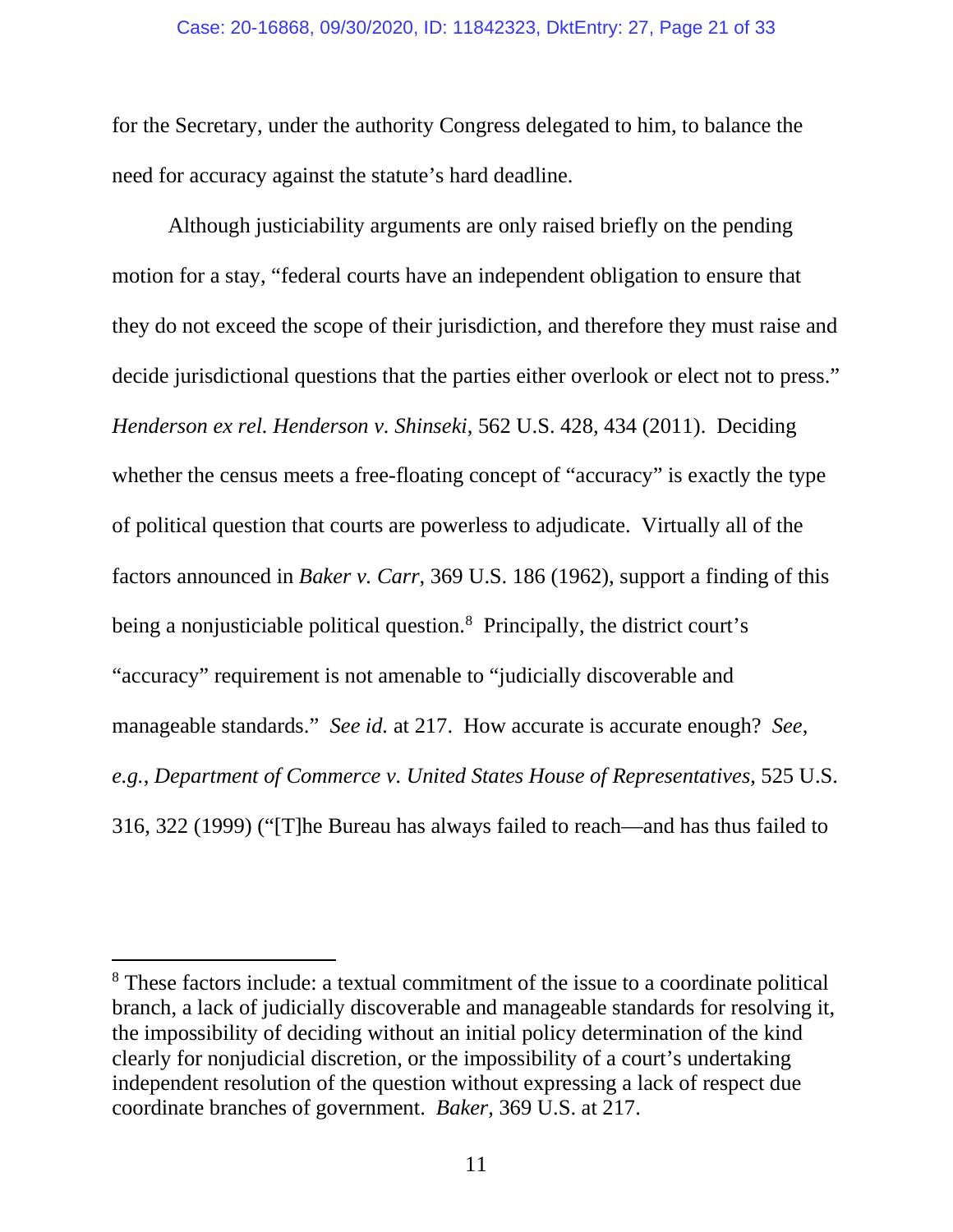count—a portion of the population."). $9$  And what standard are courts to use when evaluating accuracy anyway? Neither the district court nor this panel offer any answers.

But the answer is actually quite simple: it would be impossible for us to decide this case "without an initial policy determination of the kind clearly for nonjudicial discretion." *See Carr*, 369 U.S. at 217. Even under ordinary circumstances, the Secretary and Bureau must juggle many important considerations when designing the census plan. For example, in choosing the date for when to end its data-collection phase and begin its data-processing phase, the defendants must consider the trade-offs between terminating field operations (even though not everyone has been counted) against the time needed to process the data into the Secretary's report to the President and the States. *See* 2 U.S.C. § 2a(a); 13 U.S.C. § 141(c); *see also NAACP*, 945 F.3d at 191 ("'Setting aside' one or more of these 'choices' necessarily would impact the efficacy of the others, and inevitably would lead to court involvement in 'hands-on' management of the Census

<span id="page-21-0"></span><sup>9</sup> *See also Wisconsin*, 517 U.S. at 6 ("[Various] errors have resulted in a net 'undercount' of the actual American population in every decennial census."); *Karcher v. Daggett*, 462 U.S. 725, 732 (1983) (recognizing that "census data are not perfect," and that "population counts for particular localities are outdated long before they are completed"); *Gaffney v. Cummings*, 412 U.S. 735, 745 (1973) (remarking that census data "are inherently less than absolutely accurate"); *accord* C. Wright, History and Growth of the United States Census 16-17 (1900) (noting that the accuracy of our first census in 1790 was seriously questioned by the man who oversaw its implementation as Secretary of State, Thomas Jefferson).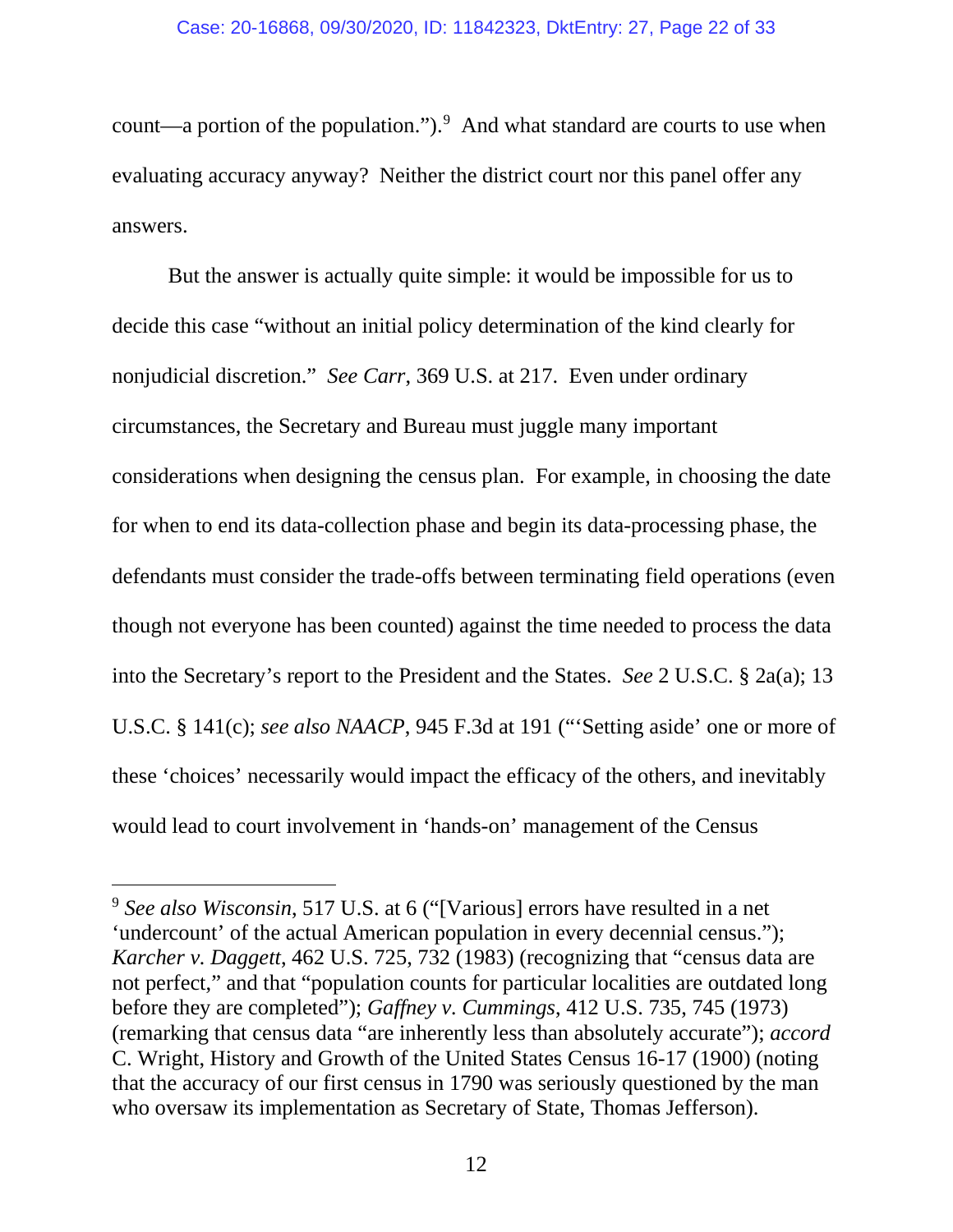Bureau's operations."). With each decision, the Bureau must consider (and choose among) the various tradeoffs each option presents. By requiring the Bureau to prioritize an elusive standard of accuracy over and above the interest in completing the census in a timely manner, *as prescribed by Congress*, the court substitutes its own policy determination for those set by Congress and delegated to the Secretary.

Analogous cases have held similar claims to be nonjusticiable political questions. Just last year the Court held that trying to decide among "different visions of fairness" for districting maps is an "unmoored determination of the sort characteristic of a political question beyond the competence of the federal courts." *Rucho v. Common Cause*, 139 S. Ct. 2484, 2499–2500 (2019) (internal quotations omitted); *accord Nixon v. United States*, 506 U.S. 224 (1993) (constitutional provision granting the "the sole Power to try all Impeachments" does not "provide an identifiable textual limit on the authority which is committed to the Senate"). So too here: determining the "accuracy" of the census is no more of a judicial question than determining the "fairness" of districting maps.<sup>[10](#page-22-0)</sup>

<span id="page-22-0"></span> $10$  Nor does the fact that plaintiffs brought their claims under the APA change the political question analysis. *See* 5 U.S.C. § 702 ("Nothing herein . . . affects other limitations on judicial review or the power or duty of the court to dismiss any action or deny relief on any other appropriate legal or equitable ground[.]"); *Int'l Refugee Assistance Project v. Trump,* 883 F.3d 233, 366 (4th Cir. 2018) (Niemeyer, J., dissenting) ("§ 702(1)'s recognition of 'other limitations' on the scope of APA review reflects Congress's intent to maintain longstanding prudential limits confining the judiciary to its proper role in our constitutional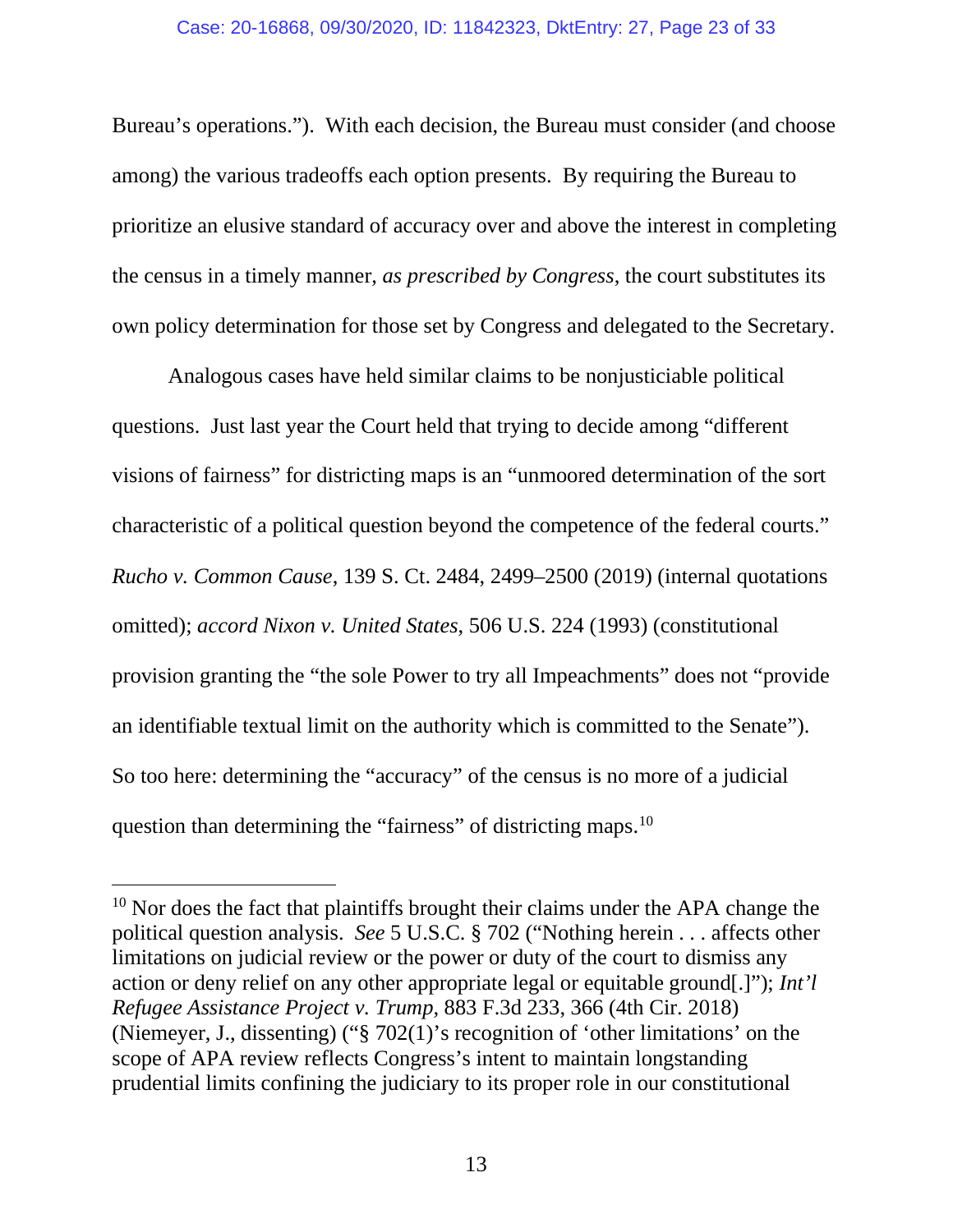To be sure, courts may entertain some challenges to census-related decisions. But cases treating such challenges as justiciable involved narrow and deferential review—not a freewheeling inquisition into the "accuracy" of the census. In *Department of Commerce v. New York*, for example, the Court considered whether the Secretary could add a citizenship question to the census consistent with the Enumeration Clause and Census Act. 139 S*.* Ct. at 2566, 2569. On the constitutional challenge, the Court reviewed only for whether the addition of the challenged question bore a "reasonable relationship to the accomplishment of an actual enumeration." *Id.* at 2566. On the statutory question, the Court deferentially considered "whether the Secretary examined the relevant data and articulated a satisfactory explanation for his decision." *Id.* at 2569. The Court's other census cases likewise involved this type of narrow and deferential review. *See Wisconsin*, 517 U.S. at 19–20 ("[S]o long as the Secretary's conduct of the census is consistent with the constitutional language and the constitutional goal of equal representation, it is within the limits of the Constitution.") (simplified); *Franklin v. Massachusetts*, 505 U.S. 788, 801 (1992) (similar); *see also U.S. Dep't of Commerce v. Montana*, 503 U.S. 442, 458–59 (1992) ("The polestar of equal

system, such as the political question doctrine."); *Mobarez v. Kerry*, 187 F. Supp. 3d 85, 92 (D.D.C. 2016) (holding that political question doctrine precluded review of APA claims).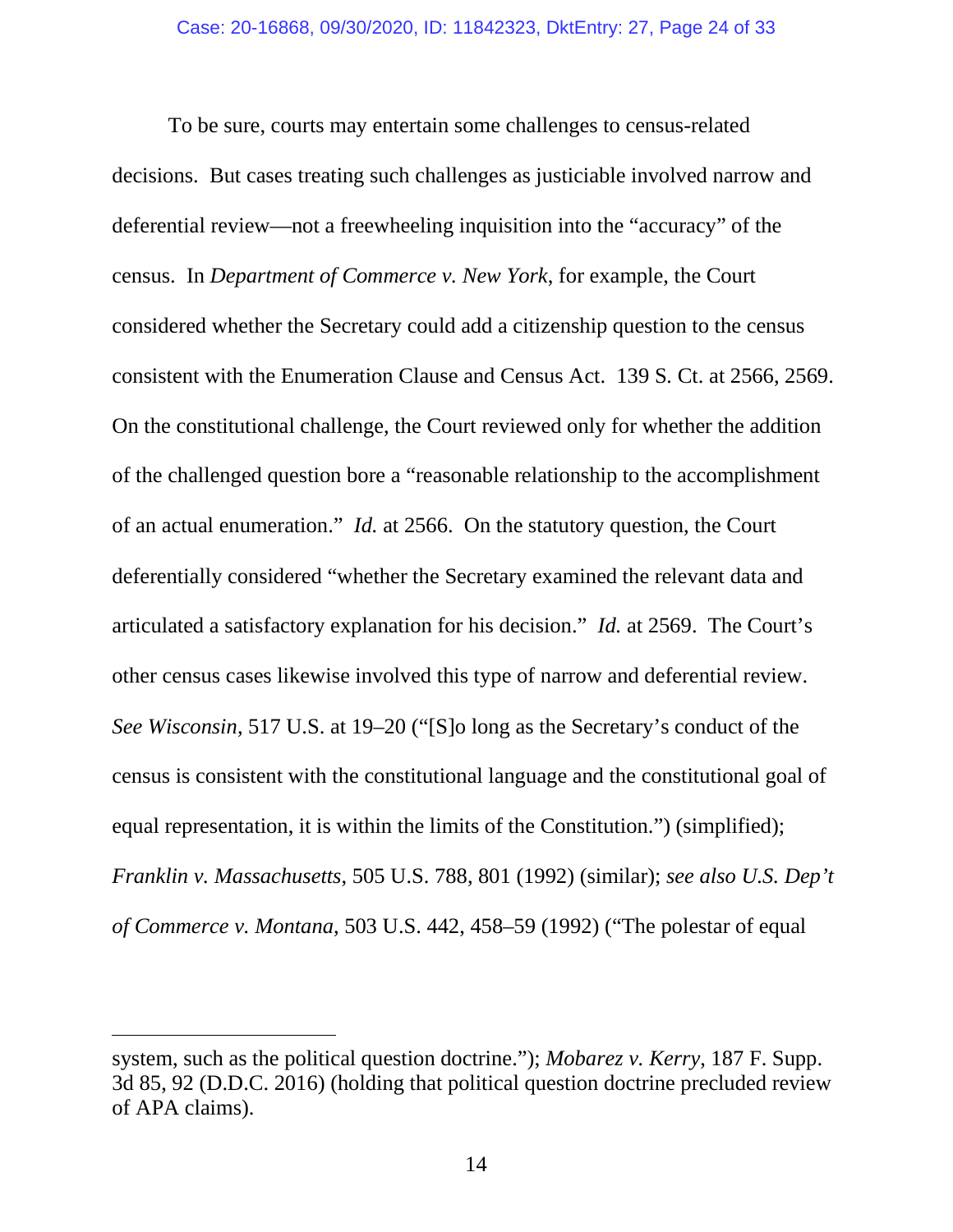#### Case: 20-16868, 09/30/2020, ID: 11842323, DktEntry: 27, Page 25 of 33

representation does not provide sufficient guidance to allow us to discern a single constitutionally permissible course" among multiple options.).

When our review morphs beyond these precedents into an interrogation of "accuracy," of the type underlying the district court's APA analysis here, we are beyond our proper role as judges. Some legal questions—even ones arising under the same constitutional provision as previously justiciable questions—might prove to be nonjusticiable. *See New York v. United States*, 505 U.S. 144, 185 (1992) ("[T]he Court has suggested that perhaps not all claims under the Guarantee Clause present nonjusticiable political questions" even if most do). Thus, while the court might be competent to decide whether a particular decision bears a "reasonable relationship" to the goal of an "actual enumeration," the same cannot be said of evaluating the "accuracy" of a census. Indeed, the Court has rejected the claim that its prior cases require "a census that was as accurate as possible" and has recognized that "[t]he Constitution itself provides no real instruction" on how to measure the "accuracy" of a census. *Wisconsin*, 517 U.S. at 18; *see also Tucker v. U.S. Dep't of Commerce*, 958 F.2d 1411, 1417 (7th Cir. 1992) (Posner, J.) ("It might be different if the apportionment clause, the census statutes, or the Administrative Procedure Act contained guidelines for an accurate decennial census, for that would be some evidence that the framers of these various enactments had been trying to create a judicially administrable standard.").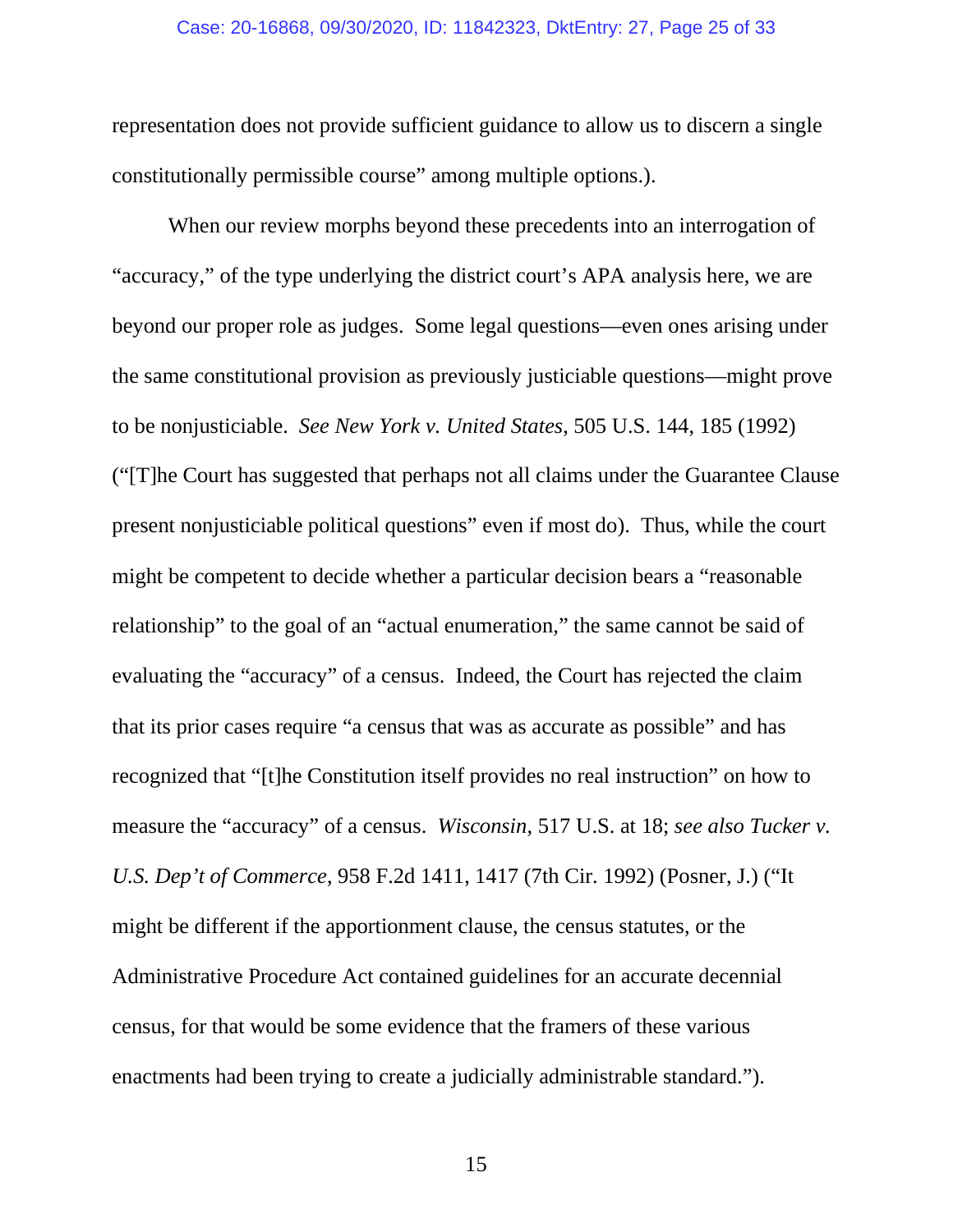We cannot mechanically apply the political question doctrine, which must be considered in light of the important separation of powers function it performs. A court's authority to act depends on a threshold question of the "appropriate role for the Federal Judiciary": whether the claims brought "are claims of *legal* right, resolvable according to *legal* principles, or political questions that must find their resolution elsewhere." *Rucho*, 139 S. Ct. at 2494 (emphasis in original). Here, these background principles weigh in favor of not adjudicating this dispute. No census has been, or can be, fully accurate, according to the Court*. See Wisconsin*, 517 U.S. at 6 ("Although each [census] was designed with the goal of accomplishing an 'actual Enumeration' of the population, no census is recognized as having been wholly successful in achieving that goal."). Determining what level of accuracy is sufficient is simply not something that the judicial branch is equipped to do.<sup>[11](#page-25-0)</sup> Indeed, "[i]t would be difficult to think of a clearer example of the type of governmental action that was intended by the Constitution to be left to the political branches directly responsible—as the Judicial Branch is not—to the

<span id="page-25-0"></span> $11$  The district court and plaintiffs seem to think that the district court's injunction does not require judicial supervision over the accuracy of the census. Instead, they frame the injunction as merely preventing the Secretary from adopting the Replan because it failed to follow the requisite procedures for doing so. But the crux of the district court's injunction is its disagreement with the Secretary's resolution of how to balance accuracy of the census against the statutory deadline. *See, infra,*  § II-A. And in ordering relief, the district court has inserted itself at the top of the Executive branch's census operation. *See* Motion at 17 (describing ongoing supervision of the district court under the preliminary injunction).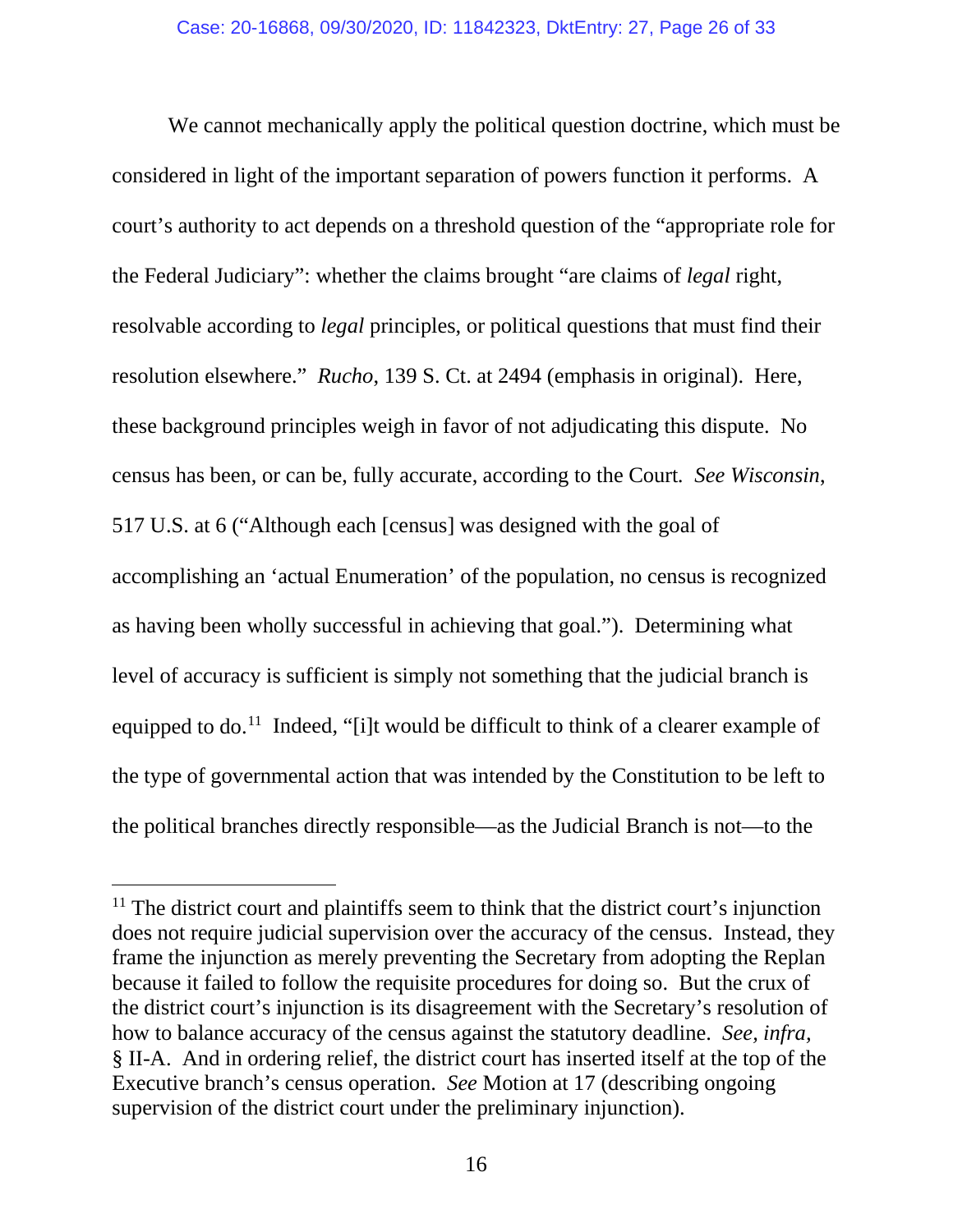electoral process. Moreover, it is difficult to conceive of an area of governmental activity in which the courts have less competence." *Gilligan v. Morgan*, 413 U.S. 1, 10 (1973). By allowing census-accuracy supervision under the guise of APA review, we have "given the green light for future political battles to be fought in this Court rather than where they rightfully belong—the political branches." *DHS v. Regents of the Univ. of California*, 140 S. Ct. 1891, 1919 (2020) (Thomas, J., concurring in part and dissenting in part).

# **C.**

Plaintiffs also likely fail to establish Article III standing, given that they have not shown that their alleged injury is redressable by the courts, even assuming the other standing requirements are met. An injury is necessarily not redressable if the court has no authority to authorize the relief requested. *See Gonzales v. Gorsuch*, 688 F.2d 1263, 1267 (9th Cir. 1982) (Kennedy, J.) ("Redressability requires an analysis of whether the court has the power to right or to prevent the claimed injury."); *Republic of Marshall Islands v. United States*, 865 F.3d 1187, 1199 (9th Cir. 2017) (holding that a lawsuit seeking to enforce a treaty right was not redressable because "the federal courts have no power to right or to prevent . . . violate lions of a non-self-executing treaty provision").

Clearly, a district court has no authority to order an Executive agency to disobey a Congressional statute. Neither the district court nor plaintiffs have cited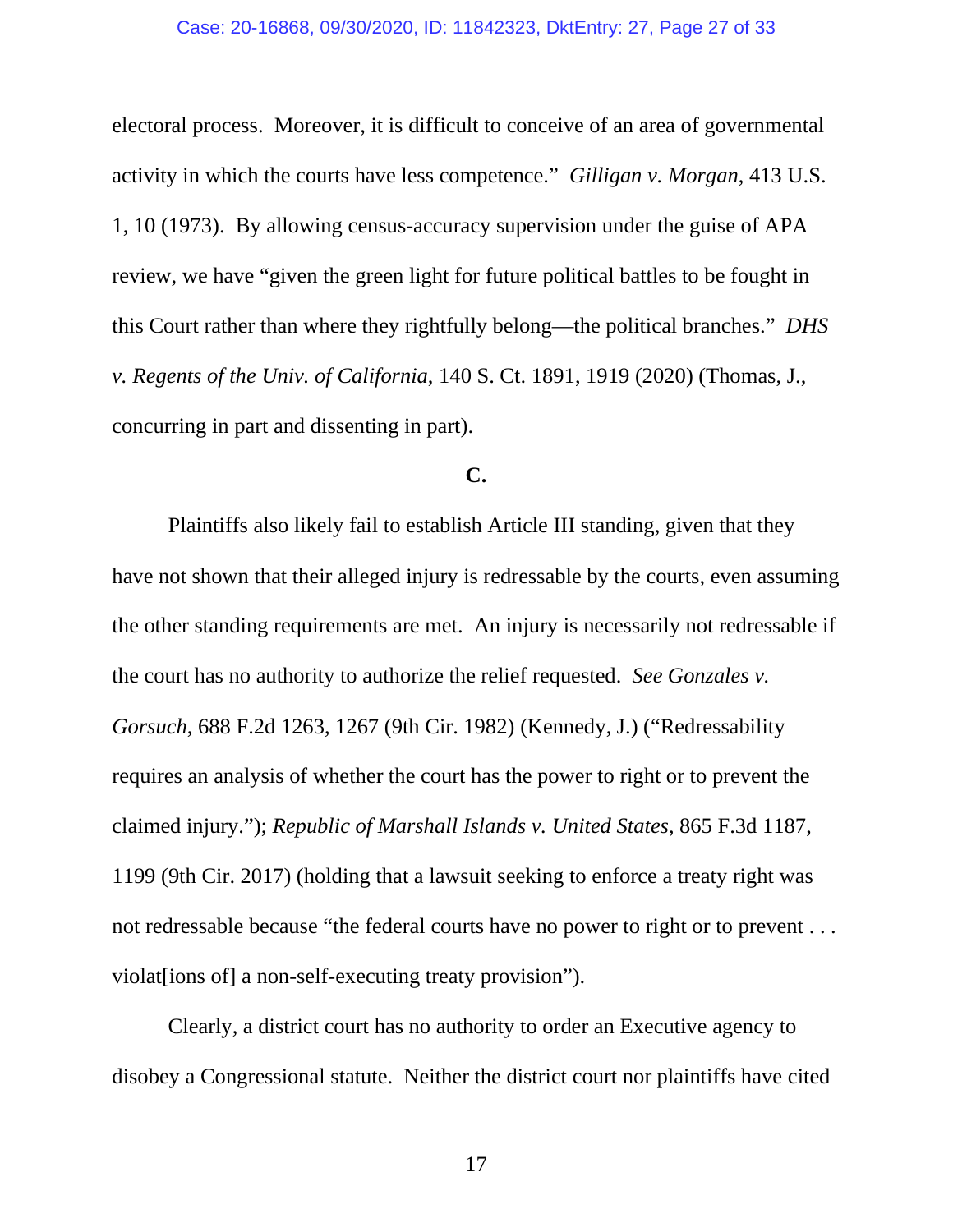any authority for this unprecedented expansion of the judicial power to decide cases and controversies. *See* U.S. Const. Art. III, § 2. Congress makes laws, the Executive enforces them, and we interpret them in the course of adjudicating disputes. Absent the metaphorical "striking down" of an unconstitutional statute, we are impotent to set aside congressionally enacted laws. *See United States v. Booker*, 543 U.S. 220, 283 (2005) (Stevens, J., dissenting in part) ("[T]he Court simply has no authority to invalidate legislation absent a showing that it is unconstitutional. To paraphrase Chief Justice Marshall, an 'act of the legislature' must be 'repugnant to the constitution' in order to be void.'" (quoting *Marbury v. Madison*, 1 Cranch 137, 177 (1803))). Here, no one challenges the constitutionality of the statute establishing the Secretary's deadline. Accordingly, the district court had no authority to ignore it—let alone order an Executive agency to do so.

All of the cases relied on by the district court to enjoin operation of the statute, despite not finding any constitutional infirmity, are wholly inapposite. None suggest that a court can require an agency to *disobey* a statute; they merely confirm that an agency is not necessarily precluded from acting, even if it is doing so after a statutory deadline. *See, e.g., Barnhart v. Peabody Coal Co*., 537 U.S. 149, 158 (2003) (holding that despite statute's mandatory deadline, post-deadline action taken by the agency was not void because there was no Congressional intent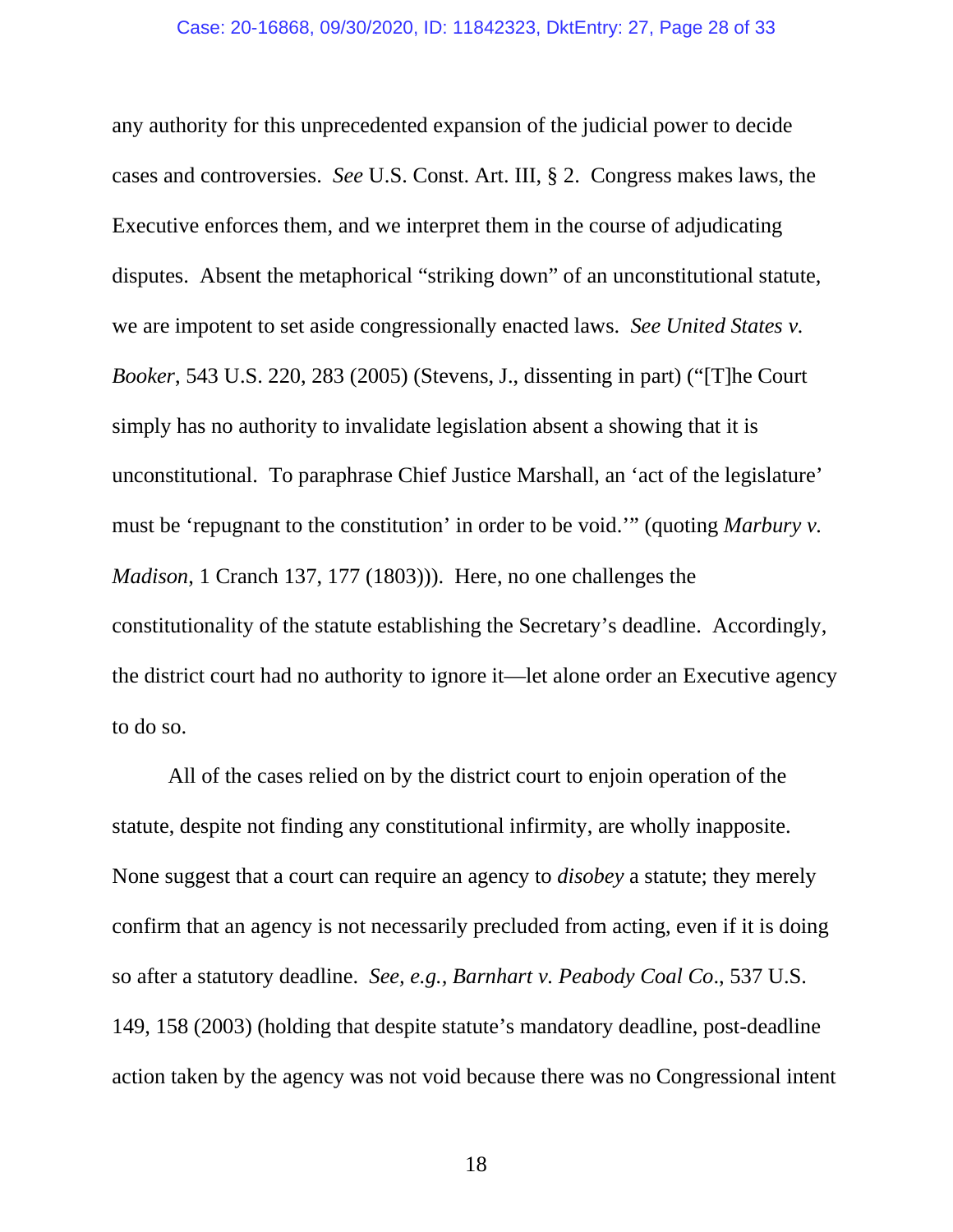#### Case: 20-16868, 09/30/2020, ID: 11842323, DktEntry: 27, Page 29 of 33

that agency would be deprived of statutory authority to act if it did so beyond the deadline); *Linemaster Switch Corp. v. EPA*, 938 F.2d 1299, 1304 (D.C. Cir. 1991) (similar). The fact that an agency can—depending on the text, structure, and history of the statue at issue—continue to act beyond its statutory deadline, says nothing about a court's authority to *require* an agency to do so.

#### **D.**

An agency's decision on how to respond to a once-in-a-century pandemic, in order to meet its statutory deadline, is quintessentially the type of decision we should give substantial deference to. Throughout this pandemic, we've deferred to the elected branches to determine how to best respond, even when shuttering our churches and businesses. *See, e.g.*, *S. Bay United Pentecostal Church v. Newsom*, 959 F.3d 938, 939 (9th Cir. 2020) (denying Free Exercise Clause challenge to application of California's stay-at-home order to in-person religious services based on deference to elected branches during pandemic). We've done so despite our role in protecting individuals' constitutional rights. *See On Fire Christian Ctr., Inc. v. Fischer*, 2020 WL 1820249, at \*6 (W.D. Ky. 2020) (although "a state may implement emergency measures that curtail constitutional rights" during a pandemic, it cannot enact measures that are "beyond all question, a plain, palpable invasion of rights secured by the fundamental law"). If deference is appropriate there, surely it is doubly appropriate here, where courts are already required to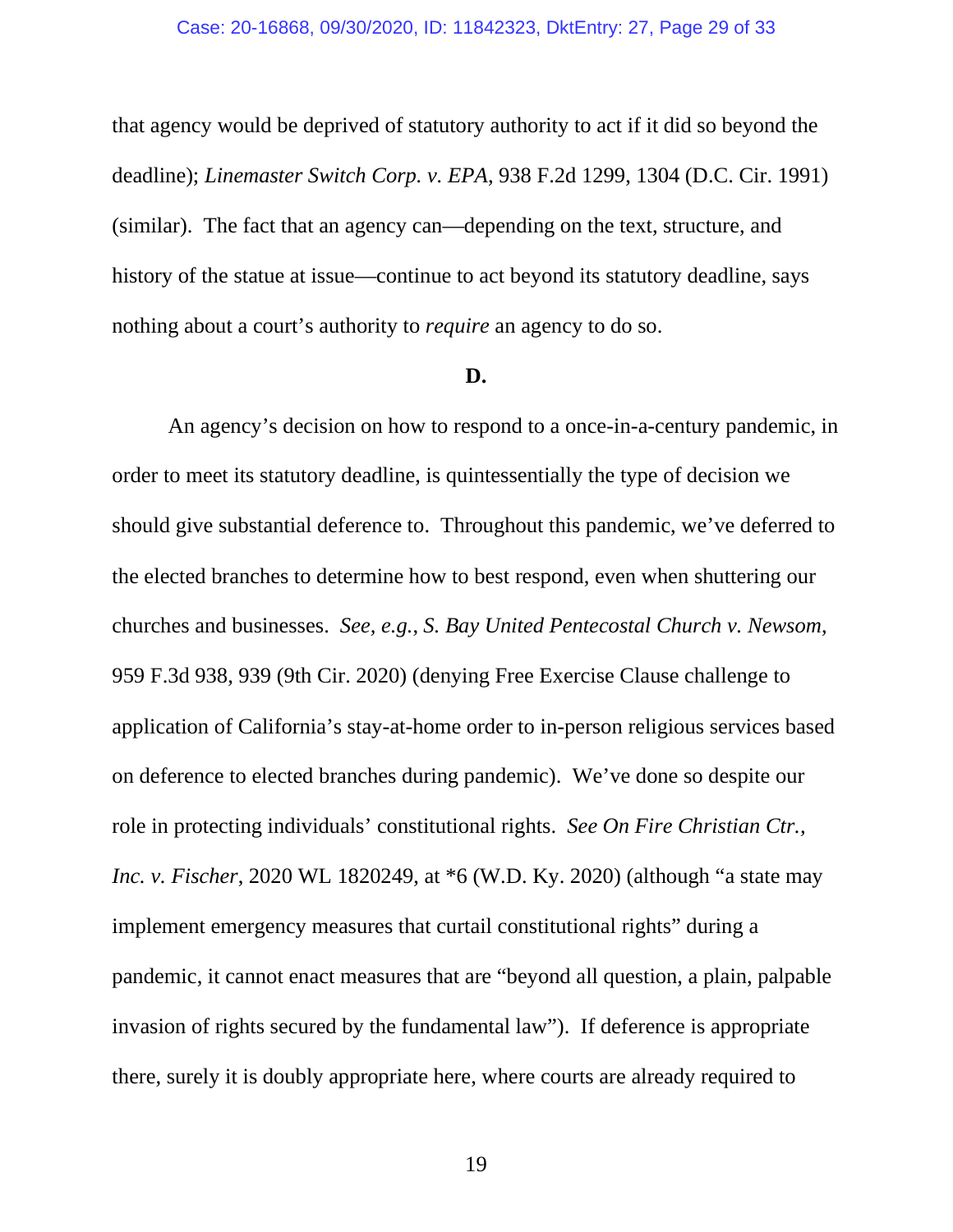show deference to the agencies. *See New York*, 139 S. Ct. at 2578 & n.3 (Thomas, J., concurring in part and dissenting in part) (explaining highly deferential review of an "agency's discretionary choices and reasoning under the arbitrary-andcapricious standard"); *Wisconsin*, 517 U.S. at 19–20 (explaining narrow and deferential review of Secretary's census decision). Simply put, there's no basis to anoint ourselves supervisors of this sensitive process at the eleventh hour.

#### **III.**

At a minimum, we should have granted an administrative stay while we further considered the underlying motion to stay the injunction pending appeal. The government faces irreparable harm from our refusal to do so. It's undisputed that if the government cannot finalize the data collection phase of the census and move into the data processing phase in a timely fashion, it will likely miss its statutory deadline.

Thus, even if the court ultimately rules for the defendants on the merits, it might not matter much: the plaintiffs will have effectively secured the relief they seek on the merits (e.g., a delay of moving into the data processing phase). In contrast, the defendants have said only that it would be "difficult" to rehire and redeploy workers once terminated, if they are allowed to do so, but not that it would be impossible to revamp these workers if needed. Accordingly, although an administrative stay would be inefficient if ultimately reversed later, the damage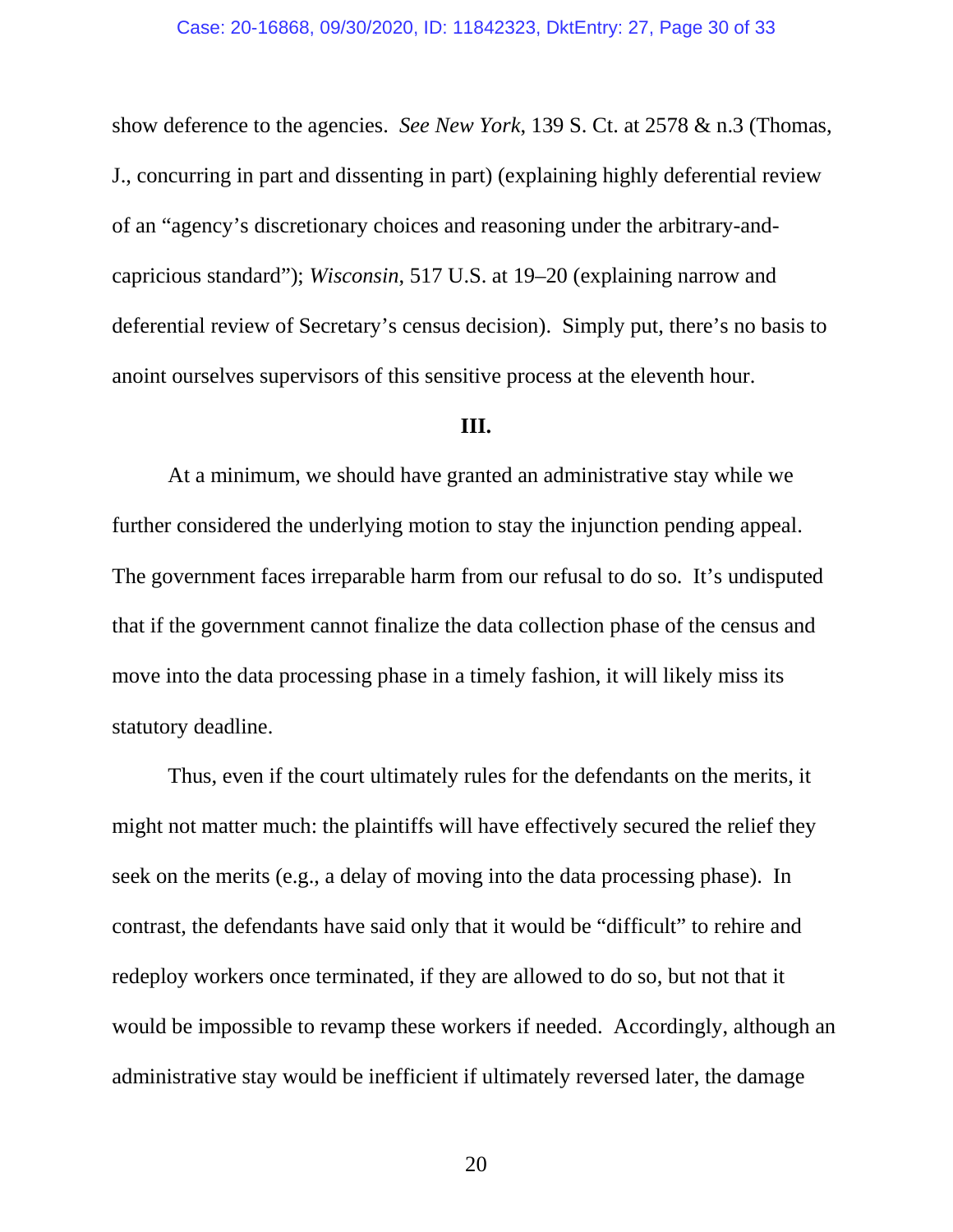#### Case: 20-16868, 09/30/2020, ID: 11842323, DktEntry: 27, Page 31 of 33

would not be irreparable. At most it would present a bureaucratic hassle for the agencies. The same cannot be said for the majority's decision to deny the administrative stay. Similarly, the district court, and now the majority, fail to consider the harms that irreparably flow to other States. *See* Amicus Brief at 8 ("The effect of the TRO was to run up the census tally in Plaintiffs' jurisdictions at the expense of lagging jurisdictions like Louisiana and Mississippi."); *id.* at 8–9 (noting "disruption of redistricting and reapportionment in 24 states that have constitutional or statutory deadlines" tied to census).

Finally, the status quo here, to the extent that's relevant, is the legal landscape that would have existed prior to the district court's judicial misadventure. *See Doe #1*, 944 F.3d at 1229 (Bress, J., dissenting) (explaining that preserving the status quo is not an enumerated factor, but in any event, an administrative "stay simply suspends judicial alteration of the status quo, while the injunctive relief granted below constitutes judicial intervention upending it") (simplified). Accordingly, we should have granted the request for an administrative stay to restore the parties to the positions they were in prior to the district court's decision.

## **IV.**

Despite its errors, the district court deserves some credit. It seems to have been motivated by a valiant attempt to balance two competing priorities: accuracy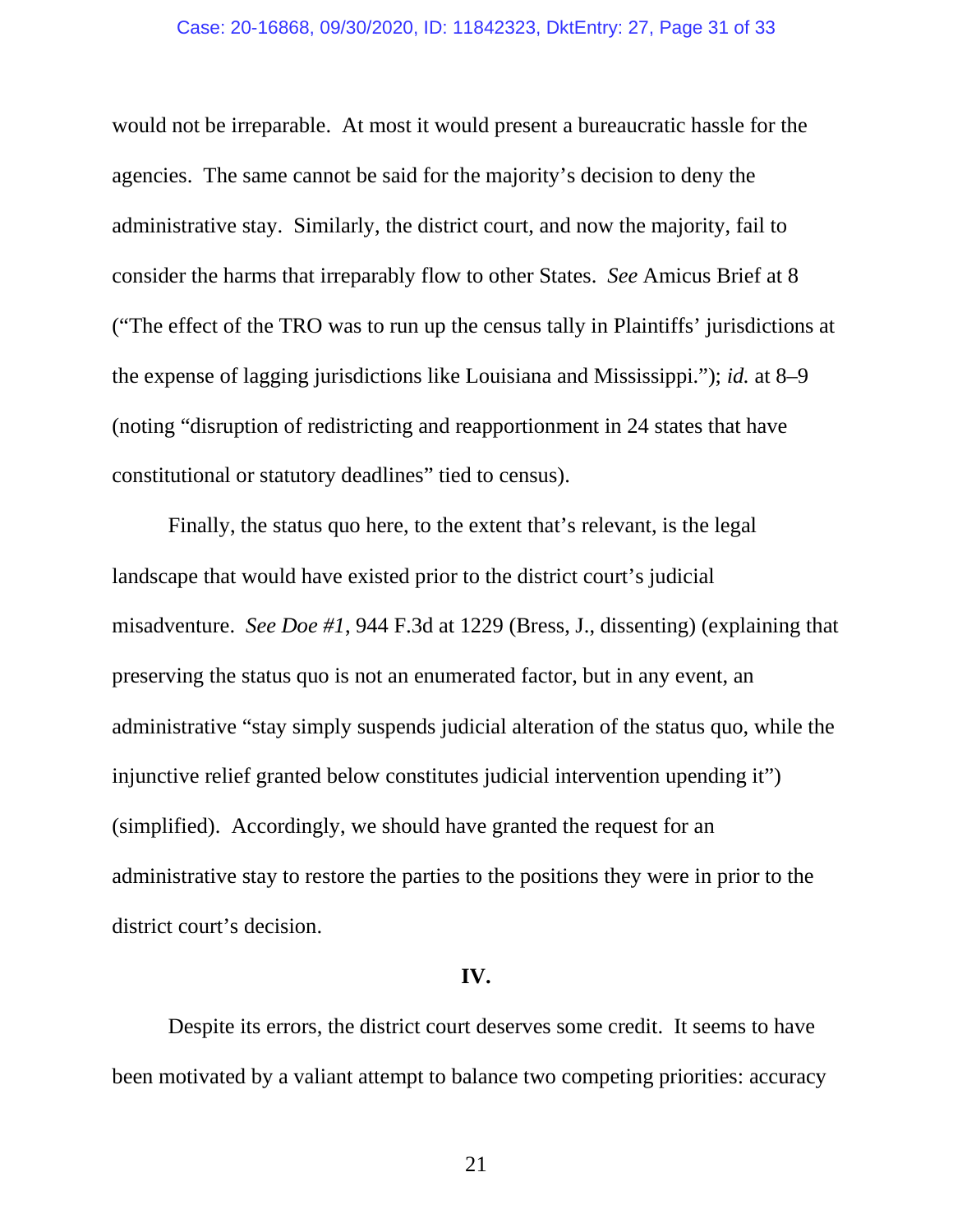of the census versus timeliness under the statutory deadline. But the elected branches have already done this balancing. The Secretary of Commerce was briefed on all of the Bureau employee concerns the district judge found persuasive. The Secretary considered those concerns, and then, in exercising the role that the President appointed him to perform, made the decision to proceed with the Replan. "By second-guessing the Secretary's weighing of risks and benefits and penalizing him for departing from the Bureau's" views about the Replan, the district court, and now the majority, "substitute[] [their] judgment for that of the agency." *New York*, 139 S.Ct. at 2571*.* Likewise, Congress was aware of the potential problem and did not extend the deadline. The House of Representatives held committee hearings and ultimately voted on a bill to extend the deadline. The Senate received the bill, held committee hearings on it, but then took no further action—and hasn't since July 2020.<sup>[12](#page-31-0)</sup> Plaintiffs suggest that the Senate might act on the bill soon.<sup>[13](#page-31-1)</sup>

There is no basis for the judiciary to inject itself into this sensitive political controversy and seize for itself the decision to reevaluate the competing concerns between accuracy and speed, after the elected branches have apparently done so

<span id="page-31-0"></span><sup>12</sup> https://www.congress.gov/bill/116th-congress/house-bill/6800/allactions?overview=closed

<span id="page-31-1"></span><sup>&</sup>lt;sup>13</sup> Plaintiffs' Opposition at 14 n.1 (citing Hansi Lo Wang, Bipartisan Senate Push to Extend Census Begins Weeks Before Count Is Set to End, NPR (Sept. 15, 2020), https://www.npr.org/2020/ 09/15/913163016/bipartisan-senate-push-toextend-census-begins-weeks-before- count-is-set-to-end)